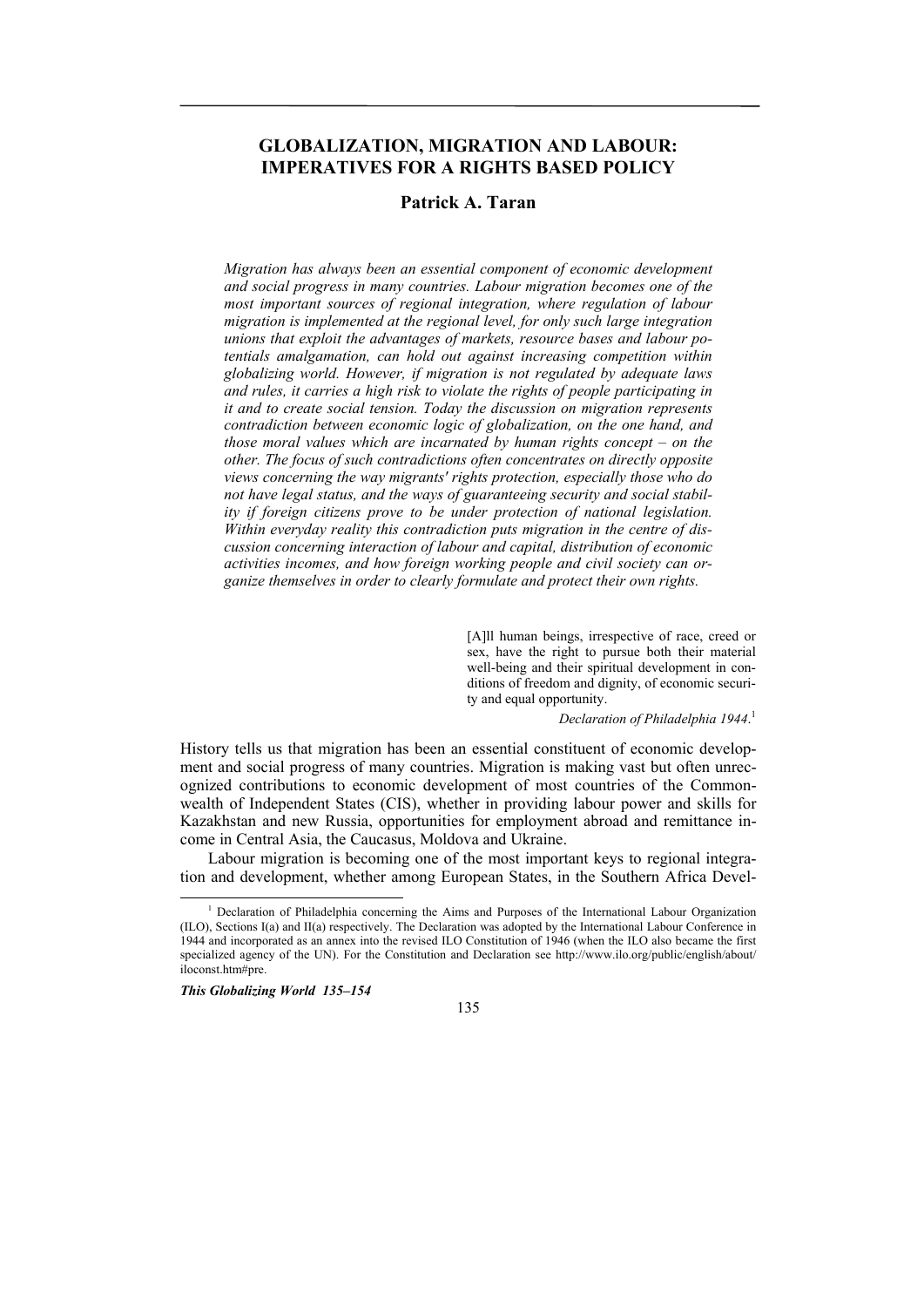opment Community, or in South America's Mercosur. It is key in those areas precisely because it is regulated and harnessed in regional, interstate spaces of economic and social integration. Only such spaces of larger markets, larger resource bases and larger labour forces will be able to meet the competitive demands of a globalized world. This is true for the CIS as well.

However, unless regulated by appropriate laws and regulations, migration entails a high cost in violations of rights of individuals, in social disruption, in lost or reduced productivity, and lost opportunities for economic growth and development.

Migration today, and the contention over recognition of migrants' rights, represents a cutting edge of contention between the economic logic of globalization and the moral values embodied in human rights concepts and law. This contention is marked by acrimonious policy debate in countries North and South and in international conferences. At the heart of these debates are often opposing views regarding the extent to which human rights protections apply to migrants – especially those in irregular situations – as opposed to both security and social considerations relativizing or excluding foreigners from protection under national law.

In day to day reality, this contention makes of migration a central and significant arena of dispute and redefinition in relations between labour and capital, in distribution of benefits deriving from economic activity, in the level of protection and regulation of conditions of employment and work, and in the extent working people – foreign workers in particular – and civil society can organize to articulate and defend their interests.

### **Role of Migrant Labour Today**

In the economic realm, migrant labour has become a key feature in meeting economic, labour market and productivity challenges in a globalized economy. Migration today serves as an instrument to adjust the skills, age and sectoral composition of national and regional labour markets. Migration provides responses to fast-changing needs for skills and personnel resulting from technological advances, changes in market conditions and industrial transformations. In countries of aging populations, migration offers a potential to replenish declining work forces as well as to inject younger workers, potentially increasing dynamism, innovation and mobility in work forces.

It is a global phenomena; no region and few countries are untouched. ILO has calculated that today, some 105 million foreigners are economically active, that is to say employed, self-employed or otherwise active in remunerative activity, across the world.<sup>2</sup> That is nearly half of the total 214 million people living outside their country of birth or citizenship as of the year 2010. The foreign born commonly represent 10 per cent of the work force in Western European countries. Proportions in a number of countries in Africa, Asia and the Americas are today similar or higher and some countries in the Gulf rely on foreign workers for 50 to even 90 % of their work forces.

Due to economic, demographic and technological changes, increasing numbers of jobs in industrialized economies cannot be filled by native-born workers. Ageing of native work forces combined with declining populations is an important factor. Latvia and Lithuania have already seen reductions of population by nearly 10 per cent since 1989 – including working age adults. The native Russian work force is currently declining by

 $\frac{1}{2}$  $<sup>2</sup>$  International Labour Organization. A Rights-Based Approach to Labour Migration. – Geneva: International</sup> Labour Office, 2010.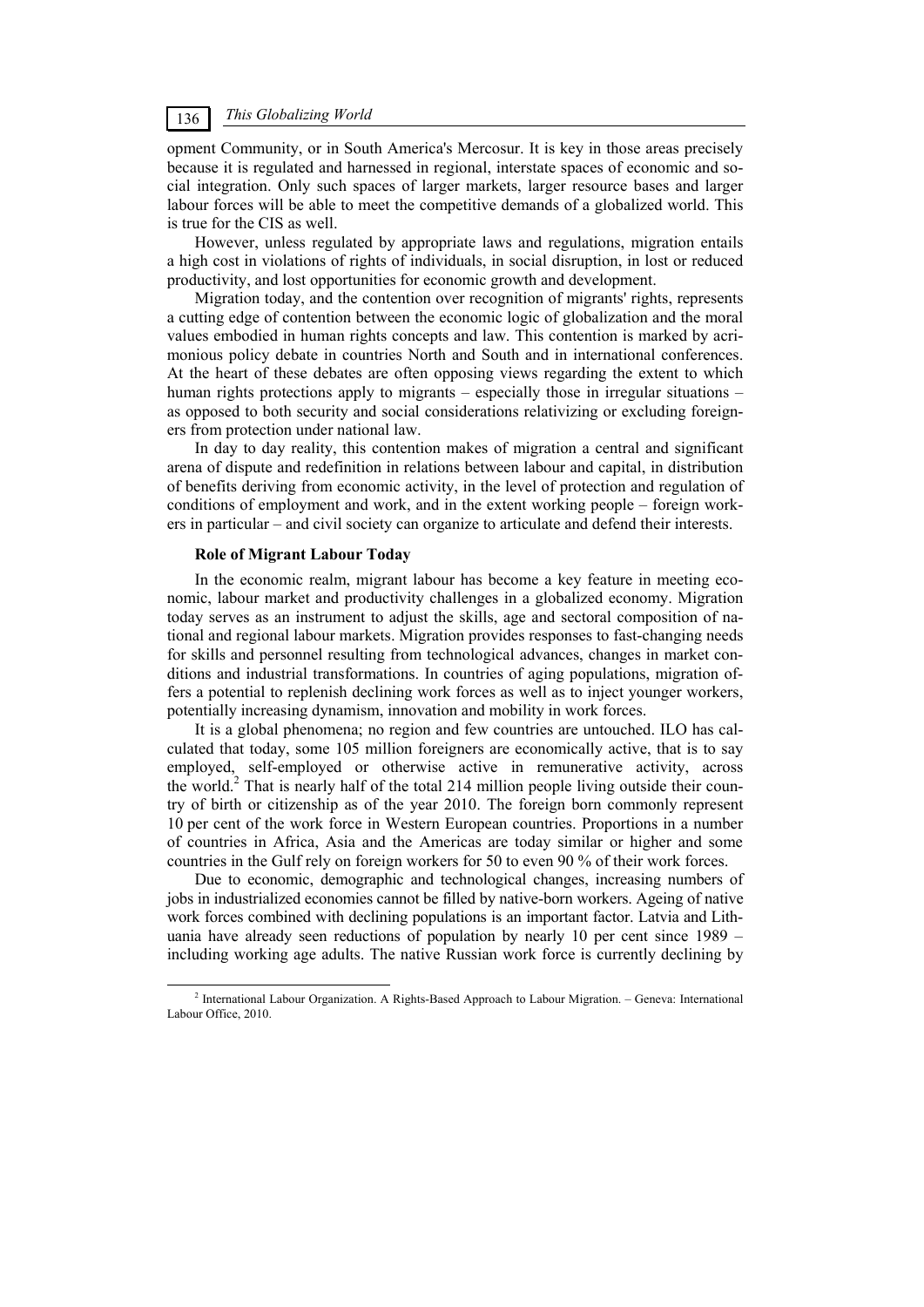some 750,000 workers per year, the consequence of more people reaching retirement age than young people entering the labour market. Fertility rates in Hungary, Italy, Spain, Russia, the Ukraine and elsewhere are well below replacement.<sup>3</sup>

The current projection for the European Union region is that while today the average social security dependency is two retired persons for seven economically active, the ratio will rise to 4 per 7 by 2050: meaning either twice the contributions per working person or halving the income for retirees.

While migration is not a silver bullet solution to these challenges, it is certainly one of the necessary responses.

### **Challenges of Globalization**

Growing economic interdependence of states is a widely acknowledged component of globalization. Regarding the impact on migration, an ILO study said, '*The evidence points to a likely worsening of migration pressures in many parts of the world...* Processes integral to globalization have intensified the disruptive effects of modernization and capitalist development… Many developing countries face serious social and economic dislocation associated with persistent poverty, growing unemployment, loss of traditional trading patterns, and what has been termed a 'growing crisis of economic security'.

Accelerated trade is replacing or undercutting domestic industrial and agricultural production with cheap imports, but at the expense of many jobs in those sectors, in numerous developing countries. Meanwhile, data indicates that job creation by private sector in many countries affected by Structural Adjustment Programs has not matched the numbers rendered unemployed by downsizing governments.

As the ILO Director General Juan Somavia puts it, *if you look at globalization from the point of view of peoples' concerns, its single biggest failure is its inability to create jobs where people live*. In sum, migration pressures on the 'supply side' are increasing as possibilities for employment and economic survival at home disappear.

On the other side, demand for migrant labour is anything but declining. Rather, demographic trends and ageing work forces in many industrialized countries mean that immigration has become an increasingly important option to address changing labour force composition and needs and future economic and social security performance.

Growing competition for highly educated specialists in expanding service sectors has resulted in a significant rise in skilled labour migration. Simultaneously, needs around the world to fill the so-called '3-D jobs' (dirty, dangerous and degrading) and thus maintain economic competitiveness through low labour costs produces a continuous demand for cheap and low-skilled migrant labour in many countries.

### **Stakes High for Future Cohesion, Economic Viability and Social Welfare**

To determine how important migration may be, ILO conducted a future simulation for Western Europe using its methodology to predict performance of social security systems, a method proven accurate over the previous ten years. The findings? If current trends remain the same regarding population aging and decline, female participation in the

 $\frac{3}{3}$  $F<sup>3</sup>$  For example, the UN Population Division World Population Report shows fertility rates in Spain at 1.29 in 2000–2005 and averaging slightly higher at 1.43 over the period 2005–2010. 4

<sup>&</sup>lt;sup>4</sup> Stalker, P. Workers without Frontiers – the Impact of Globalization on International Migration. – Geneva: ILO, 2000.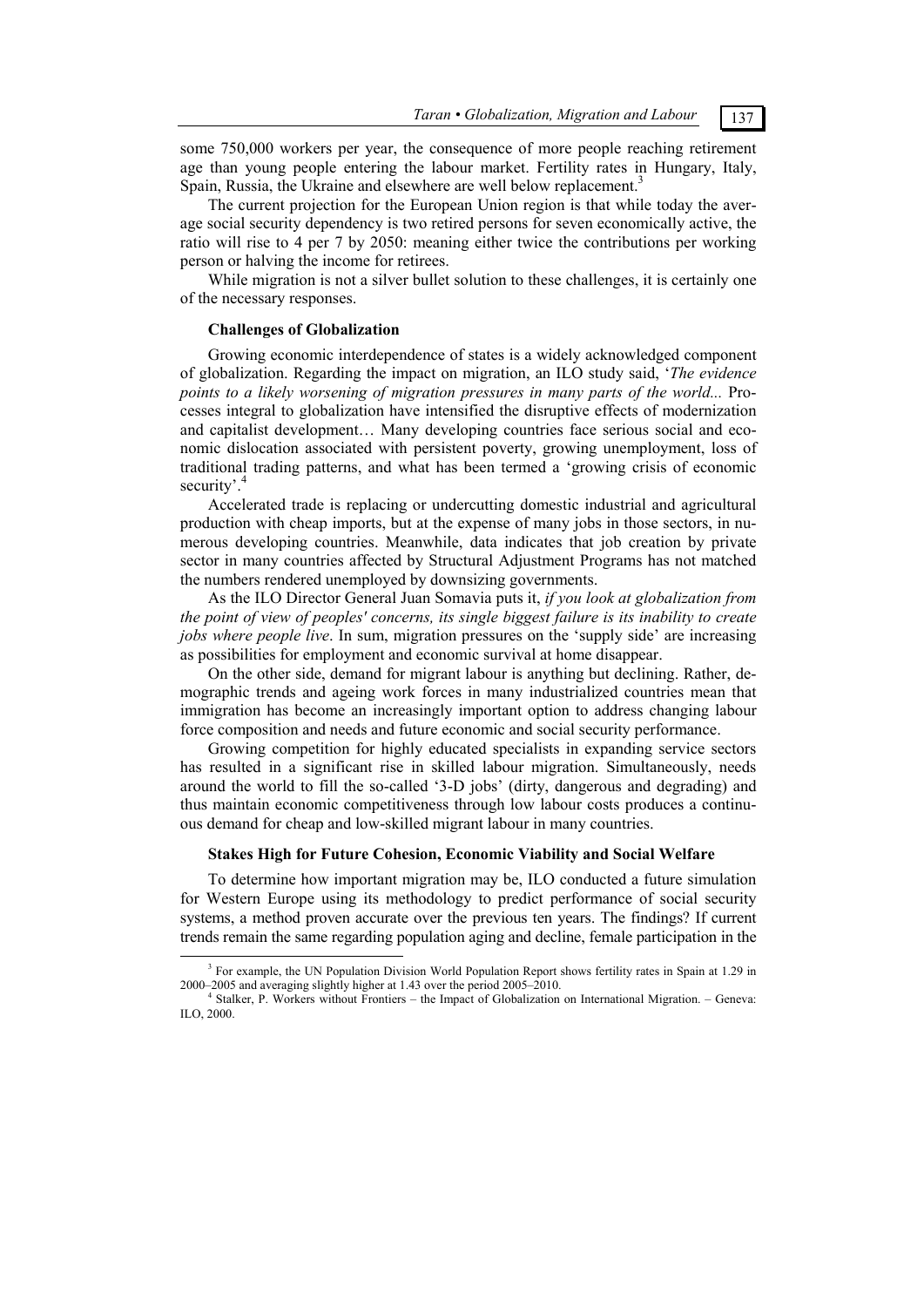work force, retirement age, low immigration, and modest advances in productivity, the standard of living in Western Europe measured by per capita income of gross domestic product will be 78 per cent of what it is today, 22 per cent lower.<sup>5</sup>

While migration is not the 'silver bullet' solution alone, it is clearly one important element among several macro-policy responses required to achieve a more positive outcome than this simulation indicates.

Migration will have major influence on economic performance, productivity and future well-being in Europe, as well as in Asia, North America and in the CIS region.

Today, migrant labour in both developed and developing countries largely fills 'three-D' jobs: Efforts to fill 3-D jobs and to acquire economic competitiveness at low cost produce a continuous demand for cheap and low-skilled migrant labour in numerous sectors of national economies. These sectors commonly include agriculture and food processing, construction, cleaning and maintenance, hotel and restaurant services, labour intensive assembly and manufacturing, the sex industry and others. In fact, immigrant labour has long been utilized in industrialized countries as a low cost means to sustain economic enterprises and sometimes, entire sectors of economic activity that are only marginally competitive and would not survive without cheap foreign labour.

Small and medium size companies and labour-intensive economic sectors do not have the option of relocating operations abroad. Responses include downgrading of manufacturing processes, deregulation, and flexibilization of employment, with increased emphasis on cost-cutting measures and subcontracting.<sup>6</sup> In a number of countries, these measures are expanding the number of jobs at the bottom of the employment scale. These jobs are simply not filled by national workers. Workers may not be available because of work force aging and numerical decline – the case in a growing number of European countries and the Russian Federation. Also, unemployed or otherwise available national workers are simply not willing to take such jobs, for reasons of low pay, degrading and dangerous conditions, and/or low status in those jobs and sectors.

The resulting demand for migrant workers provides a significant impetus to labour flows and facilitates the incorporation of undocumented migrants.<sup>7</sup> ILO research in Southern European countries demonstrates the extent to which 'the migrants take jobs that the locals refuse. It is simply a matter of substitution'.<sup>8</sup> One study noted, 'We can conclude that migrants are in competition only with marginal sections of the national labour force … when they are not sufficiently sustained by welfare provisions, in specific sectors, and/or in the less-developed areas inside these countries'.<sup>9</sup>

For the less qualified jobs, employers demand workers who will not exercise pressures on the salary structures. Given that, at least initially, immigrant workers will not

 $rac{1}{5}$ <sup>5</sup> International Labour Organization. Towards a Fair Deal for Migrant Workers in the Global Economy. International Labour Conference 92nd Session June 2004. Report VI. – Geneva: ILO, 2004. – Pp. 37–38. URL: http://www.ilo.org/public/english/standards/ relm/ilc/ilc92/pdf/rep-vi.pdf. 6

Lean Lim, L. Growing Economic Interdependence and its Implications for International Migration // United Nations: Population Distribution and Migration. - New York: United Nations, 1998. - P. 277.

Escobar Latapí, A. Emigration Dynamics in Mexico, Central America and the Caribbean.  $12<sup>th</sup>$  IOM Seminar on Migration, Managing International Migration in Developing Countries. - Geneva, 1997. - P. 4.

Reyneri, E. Migrants' Involvement in Irregular Employment in the Mediterranean Countries of the European  $Union - Geneva: ILO, 2001$ 

<sup>&</sup>lt;sup>9</sup> Reyneri, E. Migrants' Involvement in Irregular Employment...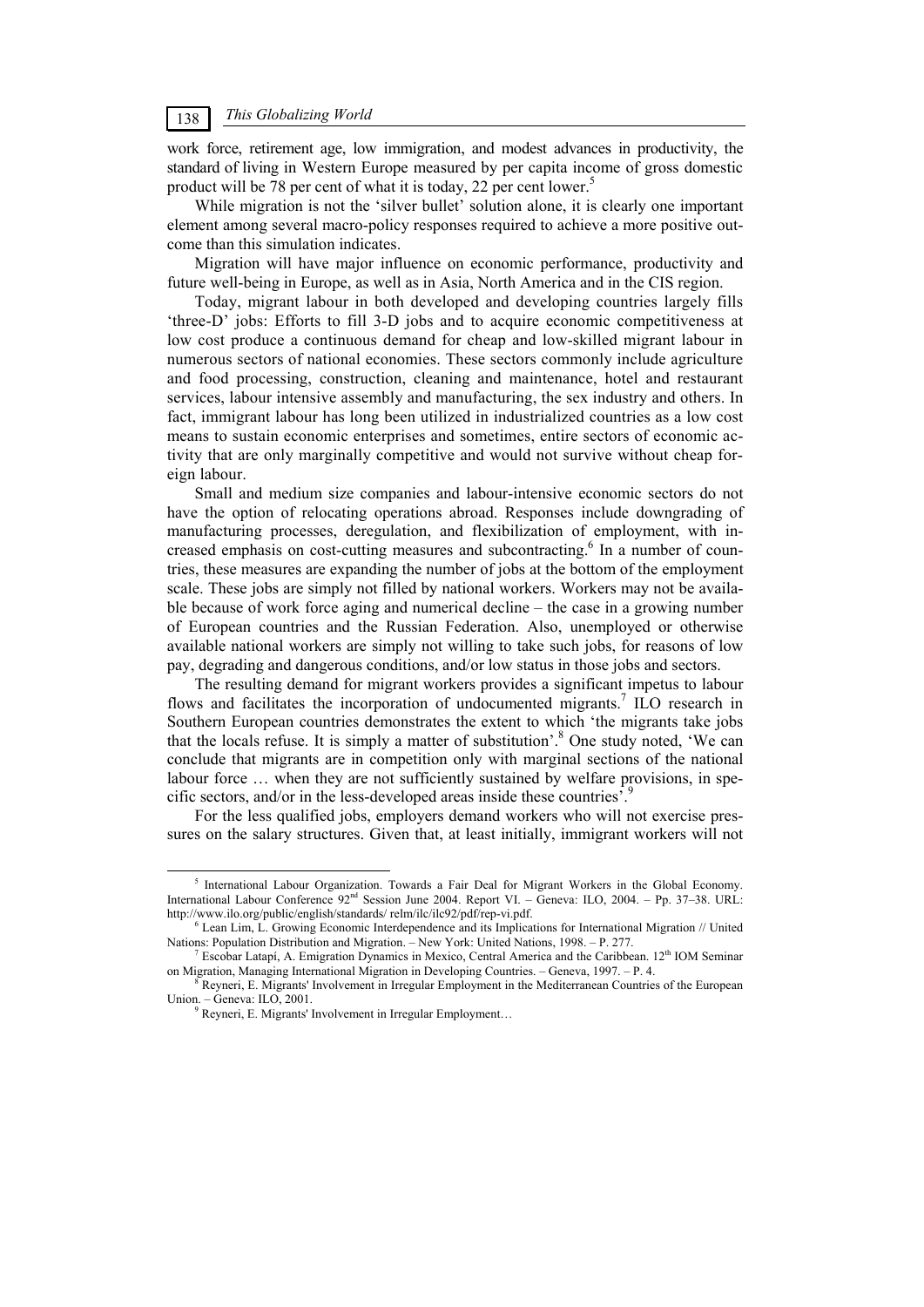challenge the relation between salary and the social status attached to specific occupations, contracting migrant workers avoids the economic risks – particularly structural inflation – that national workers induce when they demand salary increases.

ILO has estimated that, globally, some ten to twenty percent of international migrant workers are in irregular situations, without legal authorization or undocumented. An on-line database on irregular migration in the European Union provides detailed estimates indicating that migrants in irregular situations number between 2.8 and 6 million, giving a range of 11 to 23 per cent of total stocks. Migrants in irregular situations are even more vulnerable to exploitation and abuse. However, the presence of migrants in irregular situations appears to have been tolerated by authorities in certain circumstances in some countries. This coincides with the fact that absence of legal recognition heightens the exploitability and lowers the costs of migrant labour, in some cases allowing marginally competitive economic activity to remain in business.

### **(Mis)treatment of Migrants**

The corresponding treatment of migrant workers clearly contradicts internationally agreed human rights principles and specific international legal standards.

Treatment of migrants in general and migrant workers in particular is commonly characterized by abuse and violations of norms, both national where they apply to migrants, and international standards. As noted in the Conclusions on Migrant Workers of the 2004 International Labour Conference:

Despite the positive experiences of migrant workers, a significant number face undue hardships and abuse in the form of low wages, poor working conditions, virtual absence of social protection, denial of freedom of association and workers' rights, discrimination and xenophobia, as well as social exclusion. Gaps in working conditions, wages and treatment exist among migrant workers and between migrant and national workers. In a significant number of cases unemployment rates, job security and wages differ between regular migrant workers and national workers.

The pressures of higher unemployment rates among immigrants and ethnic minorities make them less susceptible to unionisation, especially in sectors of precarious employment with strong threats of dismissal for either organizing or simply complaining about absences of occupation safety and health protections and 'decent work' conditions. As the International Trade Union Confederation (ITUC) highlights, organizing migrants and immigrants into unions or organizations to defend their interests and rights is often extremely difficult as it is easily intimidated and disrupted by the threat or actual practice of dismissal and deportation.<sup>10</sup>

### *Gender, migration and abuse*

A word on the gender dimensions is warranted. Women now comprise half of the total migrant worker population; that is as workers themselves, not dependents. Differential opportunities for legitimate employment affect men and women differently. Demand for migrant workers in receiving countries is defined by the labour market segmentation in these countries: opportunities are available for precisely these low-skilled jobs considered suitable for women. The feminisation of international labour migration, together with the fact that most job opportunities for women migrants are in unregulated

<sup>&</sup>lt;sup>10</sup> See, *e.g.*, Linard, A. Migration and Globalization – the New Slaves. – Brussels: ICFTU, 1998.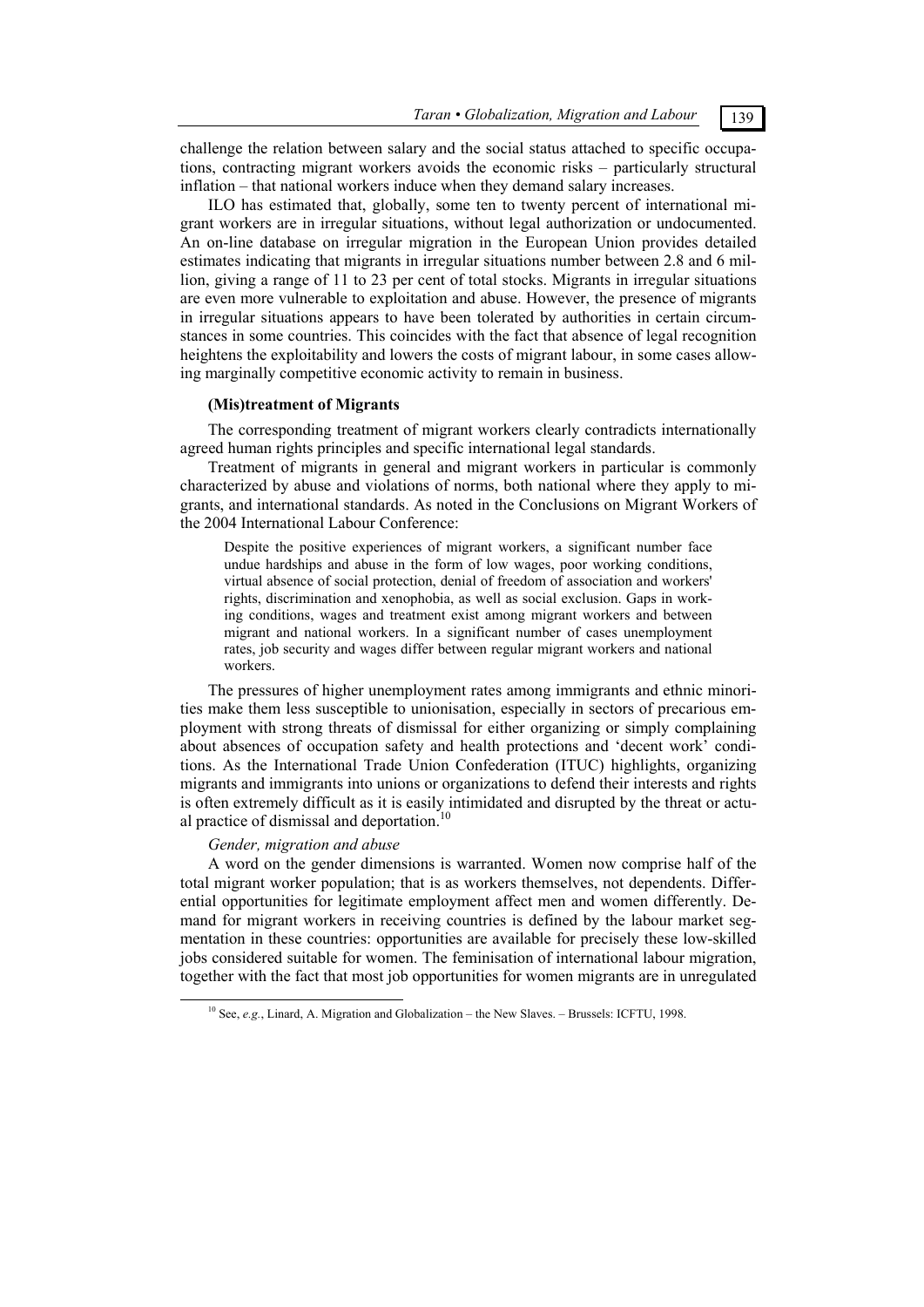sectors (agriculture, domestic work, sex industry) and the existence of sexdisaggregated labour markets contribute to the increase of discriminative labour markets in countries of destination. Female migrants are thus marginalized even further, they are more often left with no option but irregular migration, and exposed to worst forms of abuse.

### *Discrimination*

Equality of treatment and non-discrimination are fundamental premises for maintaining functional labour markets and viable labour relations. Equality of treatment and of opportunity is also essential to upholding social cohesion in societies characterized by increasing diversity of populations.

However, discrimination plays an important role in maintaining  $-$  and justifying  $$ stratification and segmentation in the labour market. It contributes and mutually reinforces attitudes that relegate or constrain certain identifiable groups to certain roles and strata in the work force.

Repeated, reinforced discrimination leads to depression, apathy, resignation, and marginalization. When people – and groups – are consistently denied employment opportunities, and when they are also confined to ghettoes, provided inferior education or training opportunities, perceive law enforcement as providing little protection, and face discrimination in other aspects of community life, the combination adds up to a powerful recipe for exclusion, the antithesis of inclusion that is the fundamental notion of integration.

Unequal starting points or disadvantages, together with discriminatory behaviour, are the key reasons why migrant and ethnic minority workers face greater obstacles than the majority population.<sup>11</sup> In contrast to individual acts of discrimination, societal discrimination consists of arbitrary barriers against the advancement of minorities; the whole 'system' disfavors individuals because they are members of a certain group.

Compounding the challenge of discrimination is underlying ideological precepts of the definitions and identities of most nation-states around the world. Historically, these identities have often been constructed around mono-racial, mono-cultural, monolingual, and sometimes mono-religious definitions of belonging in nation-States.

The reality is increasingly diverse, and will inevitably become more so. A pronounced shift of understanding national identities is required. Diversity needs to be legitimized to respect and preserve the essences of identities that comprise that diversity, including those historical national identities.

#### *Whose Security?*

The contradictions outlined above give rise to contradictions in the rhetoric and practice of States.

In a number of countries, migration is being simultaneously encouraged and combated. Distance between policy pronouncements and *de facto* arrangements reflects a major contemporary contradiction in States' practice. Despite the political rhetoric about illegal migration, some governments appear to tolerate irregular migration while they officially reinforce controls against 'illegal' migrant workers. The consequences

 $11$  Additional explanations for the high under- and unemployment of migrant and ethnic minority workers can be found in macro-economic developments, including the constant reduction of unskilled industrial manual labour. See Abella, M. I. Sending Workers Abroad: A Manual for Low- and Middle-income Countries. – Geneva: ILO-IOM, 1997. – P. 9.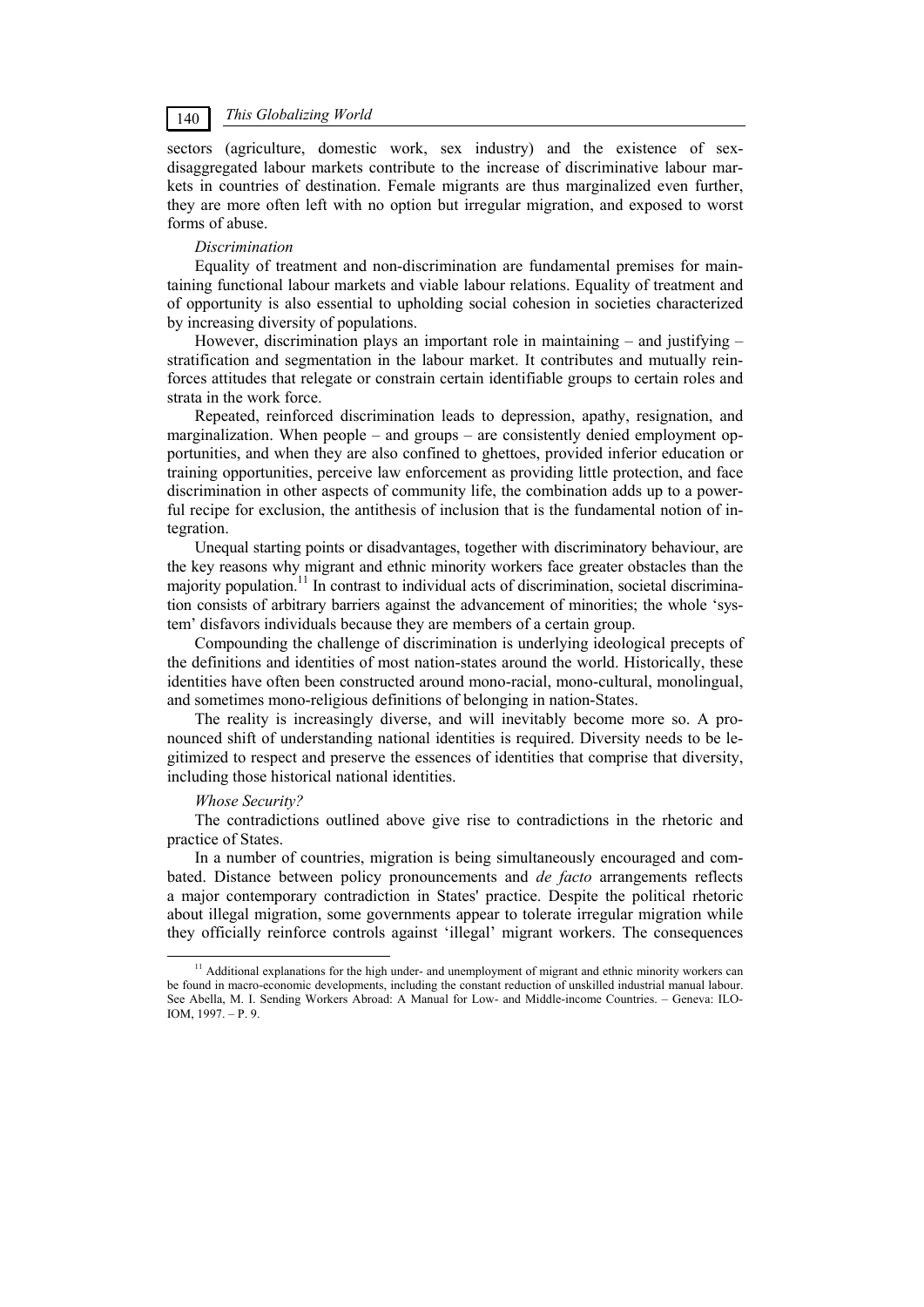are, on the one hand, a supply of cheap labour on their territories, while on the other hand, migrants are unable to organize in the workplace to defend their dignity and decent work conditions, and they are stigmatized and isolated from allies and support.

With too few options available for legal migration despite both strong demand for foreign workers and a high supply of willing migrants, irregular migration has become the only alternative. However, the placement of barriers between supply and demand establishes a lucrative 'business' opportunity for helping people arrange travel, obtain documents, cross borders and find jobs in destination countries despite border barriers.

The flow of low-skilled migrants to more developed regions is channeled by clandestine means precisely because of the non-existence of legal migration categories that would allow for their legal entry in destination countries. Once they are in host countries, migrants remain confined to jobs in unstructured or informal sectors, in irregular work and under exploitative conditions of employment.<sup>12</sup> In contrast, ILO research underlines that legal labour migration channels contribute to both reducing trafficking in children and women and the smuggling of migrants.

Restrictions on freedom of movement combined with absence of enforcement of health and safety protections and inability to ensure payment of wages according to minimum standards all contribute to expanding a market for trafficked migrants who have no choice but to labour in conditions simply intolerable and unacceptable for legal employment. The absence of labour inspection, particularly in sectors such as agriculture, construction, domestic service, sex-work and others where migrants are concentrated, facilitates the space in which forced or compulsory labour can thrive.

At the level of domestic politics and national government administration, promoting an agenda of migration control has become a viable vehicle to capture political attention and budgetary resources. Pursued to the detriment of other considerations, that focus has subordinated fundamental humanitarian and human rights considerations as well as economic and developmental factors to secondary roles.

In a growing number of countries, migration management responsibilities have been shifted from labour ministries to interior or home affairs ministries, thus transforming contexts for policy elaboration and implementation from that of labour market regulation to that of policing and national security.

Despite the vast extent that migration is about work, this shift separates administration of an increasingly sizable portion of the work force from the institution of the State most directly concerned with labour market regulation, conditions of work, industrial relations, and social security.

Reference to social dialogue – consultation with social partners – is absent in many national as well as international migration policy initiatives. 'Management' of an increasingly large and important sector of the working class outside normative protections, outside social dialogue and outside labour market institutions contributes to accelerated deregulation of labour markets as well as to deterioration of relations between labour, employers and the State overall.

The policy dilemmas in the economic and administrative realm are reinforced in the political discourse and ideological frameworks advanced in host States regarding irregular migrants. The utility of their presence – in irregular and exploited situations –

<sup>&</sup>lt;sup>12</sup> Abella, M. I. Mondialisation, marchés du travail et mobilité // Migrations et avenir. – 2002. – № 14(79). – Pp. 181–194.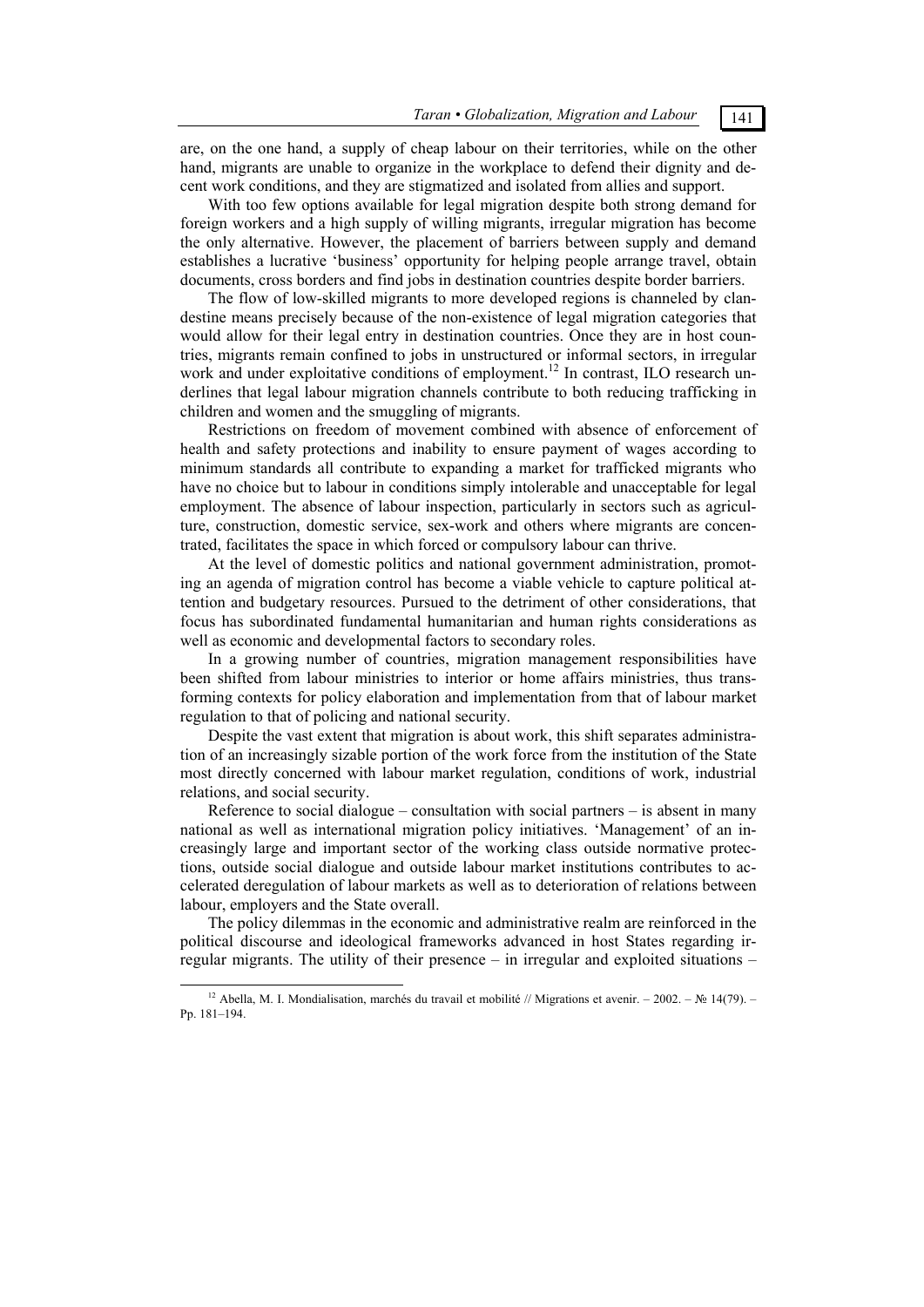represents a challenge to normative and ideological values of most industrialized countries inasmuch as these persons are denied legal and social protection. A predominant response is banal association of irregular migration with crime, arms, drug trafficking and terrorism, and discussion of draconian measures to 'combat illegal migration'. Social stigmatization and outright violence is encouraged by the language of illegality and by military terms – as if 'illegal migrants' were an enemy in warlike confrontation.

The terminology of *illegal migrant* or *illegal alien* explicitly associates migration with crime, as does placing immigration control in the same category as crime, arms and drug control. While the term 'illegal migration' is more ambiguous, the ease by which language of illegal migration is transposed to 'illegal migrants' and the manifest association of both these terms with criminality make these terms vehicles to convey – indeed encourage – the antithesis of acceptance and respect. Language conveys values, explicitly and implicitly. The generalized rise of hostility and violence against nonnationals – migrants, refugees, immigrants, even sometimes, foreign students and tourists – is not simply coincidental to the generalized use of these terms.

Legally and semantically, the term *illegal migrant* is an oxymoron – a contradiction – from any reading of human rights values. It contradicts the spirit, if not directly violates the letter, of the Universal Declaration of Human Rights, which clearly establishes in Article Six that every *person* has the right to recognition before the law, and in Article 7, that every person has the right to equality of treatment before the law.

Contradictions pitting an amalgam of restriction and control measures against a rights-based approach to regulating migration are further reflected in international political developments. The adoption and growing number of ratifications of two Protocols, one on Combating Trafficking in Persons, the other to suppress smuggling of migrants, of the International Convention against Transnational Organized Crime puts dealing with migration in a context of crime suppression, prevention and punishment. Both of these protocols focus on suppression and prevention measures to confront two particular aspects of irregular migration (trafficking, smuggling). However, human rights protections are subordinate aspects, and essential only provide certain protection for victims of trafficking.

### *Security versus Rights?*

A growing assault on the universality of international principles of human rights has evolved over the last decade; it is now particularly focused on migration and the treatment of non-nationals.

Newly articulated ideological and political arguments specifically challenge the applicability of human rights law and principles to migrants and other non-nationals. On the one hand, post-September 11 doctrines advance the notion that the extent and nature of threats to national and State security posed by 'international terrorism' justify – even require – restrictions on human, civil and judicial rights of migrants in Western democracies as well as elsewhere.

The criminalization of migrants and the securitization of States conveniently dehumanizes foreigners, removing the imperative of recognizing and protecting their human rights and precluding solidarity and equality of treatment. Doing so ensures that a significant portion of workforces remain in docile, unprotected and inferior status.

Arguing for securitization of States is also effective in mobilizing public support for repressive measures – impeding in particular access of foreign workers and their fami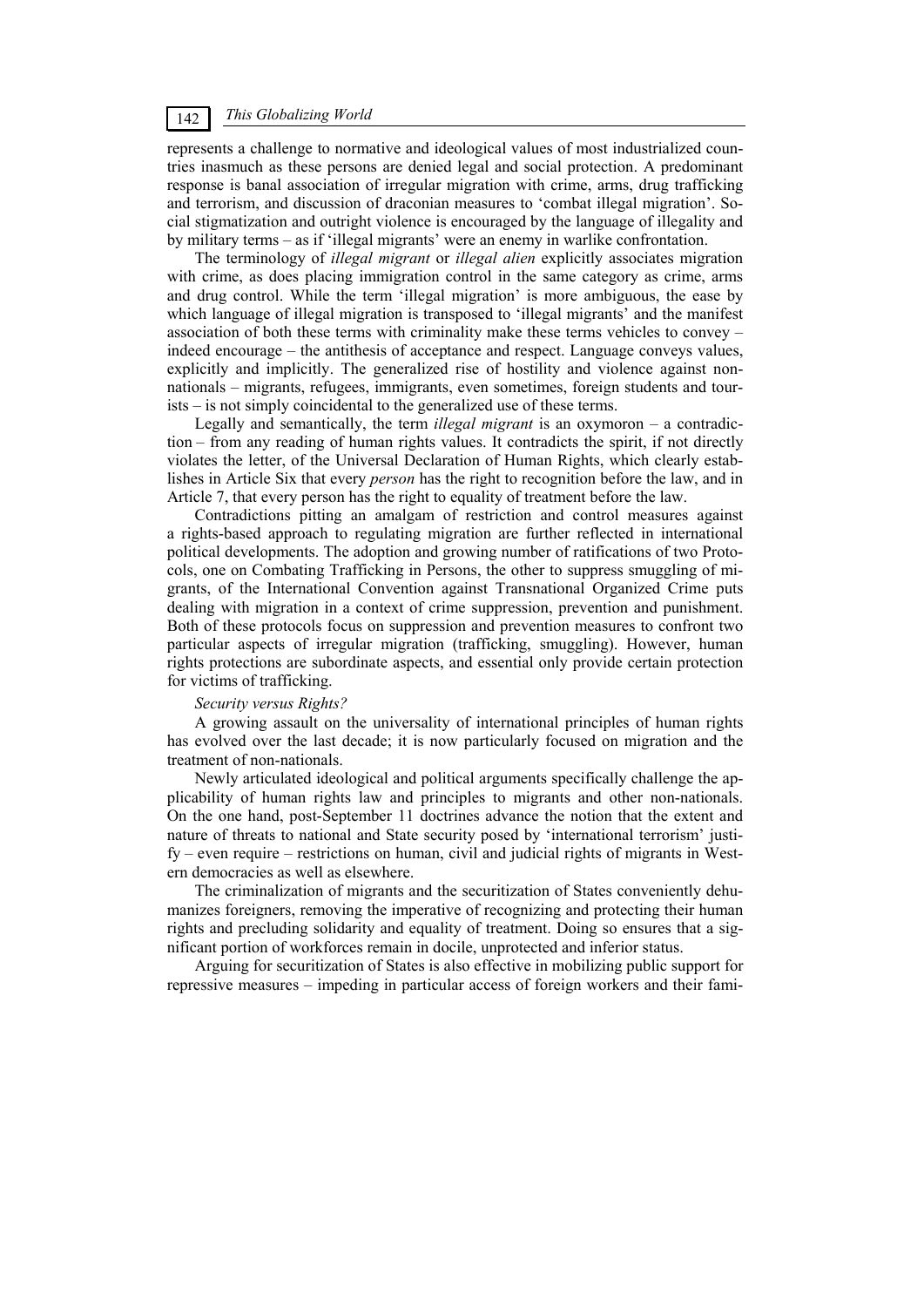lies to legal defense, social services and ability to organize to defend their interests and participation in host societies.

#### *Relativizing Rights*

Proposals relativizing human and labour rights have emerged in the arena of international migration. A 'utilitarian consequentialist' approach argues for an explicit tradeoff of lowered application of rights and unequal treatment for non-national workers in exchange for increased opportunities for employment in potential host countries.<sup>13</sup> In this approach, rights are commodified as negotiable bundles that may be traded, sold or renounced in exchange for economic benefits in form of access to labour markets. This approach is explicitly based on the premise that certain bundles of rights can be forfeited or traded to 'earn' access in temporary and otherwise limited circumstances to employment in developed country labour markets. It also suggests that trade-offs can be negotiated with organizations representing native workers to address their economic and political concerns.

These arguments coincide with continuing calls and initiatives to determine 'minimum' or 'core' rights applying to migrants. Such initiatives have been articulated for in a draft resolution circulated (but not adopted) at the UN Commission on Human Rights in 1997, in proposals emanating from senior officials of IOM, from EU and Council of Europe forums, in academic circles, and proposals to revise ILO Conventions and in discussions around the Global Forum on Migration and Development. Proposals for delineation of 'minimum rights' appeared to have intensified with increased ratifications and entry into force of the 1990 International Convention on protection of migrants' rights. A clear risk in this approach is establishment of a set of guidelines or principles that are much more general, vague and unenforceable in contrast to the explicit standards and supervisory mechanisms of the ILO Conventions and 1990 International Convention on migrant workers.

### *A Rights-Based Approach*

A rights-based approach to migration is placement of universal human rights norms defined by the relevant international instruments as central premises of national migration legislation, policy and practice founded on the rule of law. Application of these norms is conditioned by historical, economic, social and cultural factors.

The central notion of human rights is 'the implicit assertion that certain principles are true and valid for all peoples, in all societies, under all conditions of economic, political, ethnic and cultural life'. Human rights are *universal* – they apply everywhere; *indivisible* – in the sense that political and civil rights cannot be separated from social and cultural rights; and, *inalienable* – they cannot be denied to any human being. This is the basis of the concept of 'human rights for all' articulated in the Universal Declaration of Human Rights (UDHR), which codified in a single instrument, norms common to major religious and historical traditions worldwide.

A corollary notion is that universal principles of human rights implemented in the rule of law provide the foundation for governance – governance of nations, of community relations, and of international migration. This notion reflects historical experience that social cohesion and social peace can only be sustained under conditions of demo-

<sup>&</sup>lt;sup>13</sup> An elaboration of this approach appears in Ruhs, M., Chang, H.-J. The Ethics of Labour Immigration Policy  $//$ International Organization. *–* 2004. – Num. 58. – Pp. 69–102.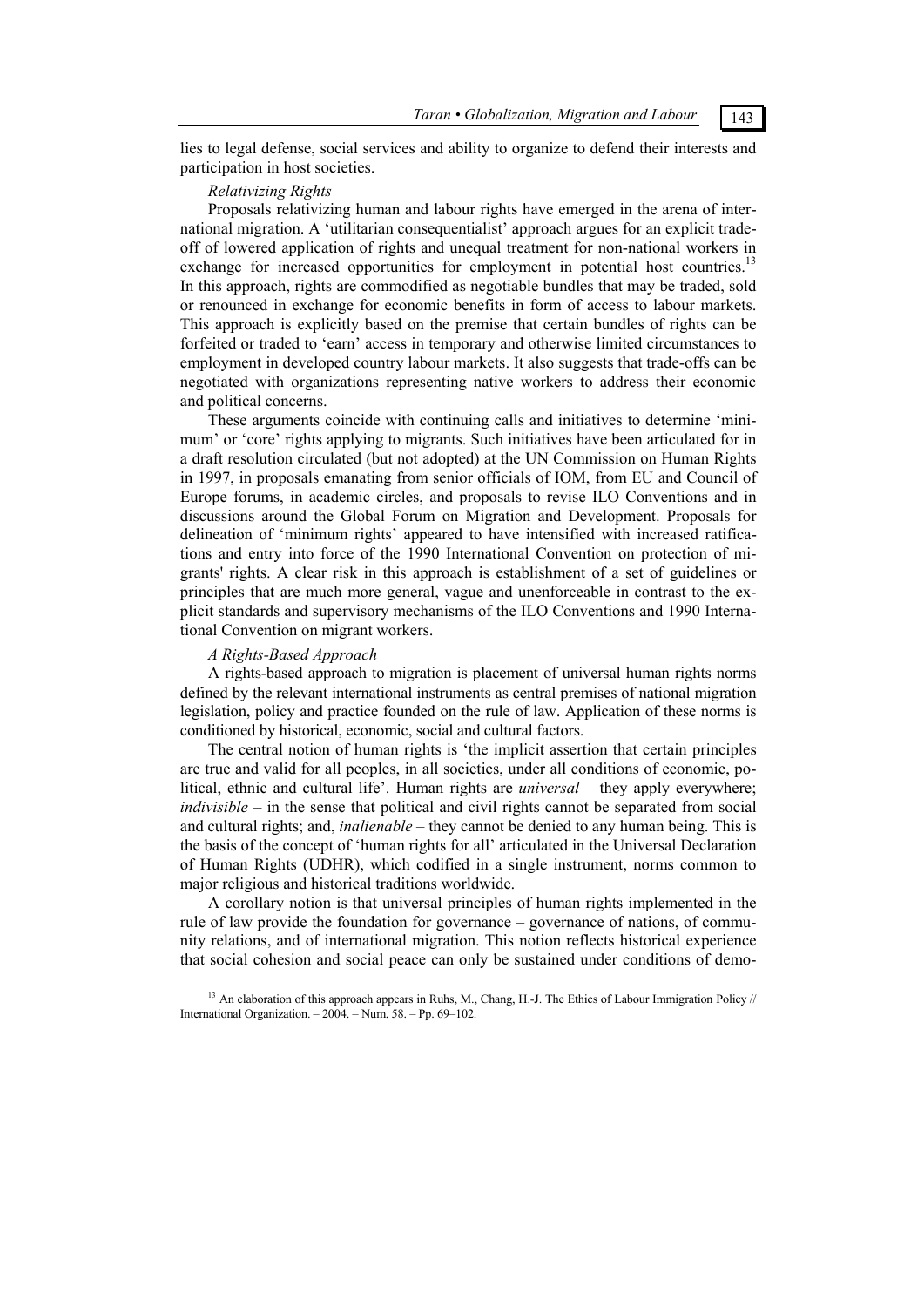cratic rule, which in turn requires the accountability, the credibility and the enforceability provided under rule of law.

While not a binding legal instrument in itself, the UDHR has subsequently been adopted or formally endorsed by nearly all the World's nation-States. It has acquired the legal status of customary international law – generally universally applicable as a legal norm.

Two major International Covenants elaborated the principles of the Universal Declaration into binding normative standards on political and civil rights, and economic, social and cultural rights in the  $1960s$ .<sup>14</sup> Specific conventions explicitly extending the 'universal' rights to victims of racial discrimination, women, children, and migrants were elaborated over the three decades from 1960 to 1990: Convention for the Elimination of Racism and Racial Discrimination (CERD), Convention Against Torture (CAT), Convention for the Elimination of Discrimination Against Women (CEDAW), the Convention on the Rights of the Child (CRC), and the 1990 Convention on the Protection of the Rights of All Migrant Workers and Members of Their Families, (CMR).<sup>15</sup> These seven instruments were characterized as the seven fundamental human rights instruments that define basic, universal human rights and ensure their explicit extension to vulnerable groups worldwide.<sup>16</sup>

Three fundamental notions characterize the protections in existing international law for migrant workers and members of their families:

1. Equality of treatment between regular migrant/immigrant workers and nationals in the realm of employment and work.

2. Core universal human rights apply to all migrants, regardless of status.

3. The broad array of international labour standards providing protection in treatment and conditions at work – safety, health, maximum hours, minimum remuneration, non-discrimination, freedom of association, maternity, *etc.* – apply to all workers.

### *International Labour Standards*

Some principles and rights at work that derive from the ILO Constitution and that have been expressed in the eight ILO Conventions<sup>17</sup> are deemed to be fundamental for the protection of human rights for all workers, including migrant workers, by the ILO and its member States. They concern freedom of association and the right to collective bargaining, freedom from forced labour and child labour and non-discrimination in employment and occupation. Moreover, following the adoption of the 1998 ILO Declaration on Fundamental Principles and Rights at Work, 'all members, even if they have not ratified the Conventions in question, have an obligation arising from the very fact of their membership of the Organization, to respect and to promote and to realize in good

<sup>&</sup>lt;sup>14</sup> International Covenant on Civil and Political Rights and International Covenant on Economic, Social and

Cultural Rights.<br><sup>15</sup> Texts and status of ratifications of these conventions are available on the website of the Office of the UN<br>High Commissioner for Human Rights, at: www.ohchr.org.

<sup>&</sup>lt;sup>16</sup> Noted in the Report of the (UN) Secretary General on the Status of the UN Convention on migrants rights for the 55<sup>th</sup> Session of the UN General Assembly. Doc.  $A/55/205$ . July 2000.

 $^{17}$  C87 Freedom of Association and Protection of the Right to Organize Convention (1948); C98 Right to Organise and Collective Bargaining Convention (1949); C29 Forced Labour Convention (1930); C105 Abolition of Forced Labour Convention (1957); C100 Equal Remuneration Convention (1951); C111 Discrimination (Employment and Occupation) Convention (1958); C138 Minimum Age Convention (1973); C182 Worst Forms of Child Labour Convention (1999).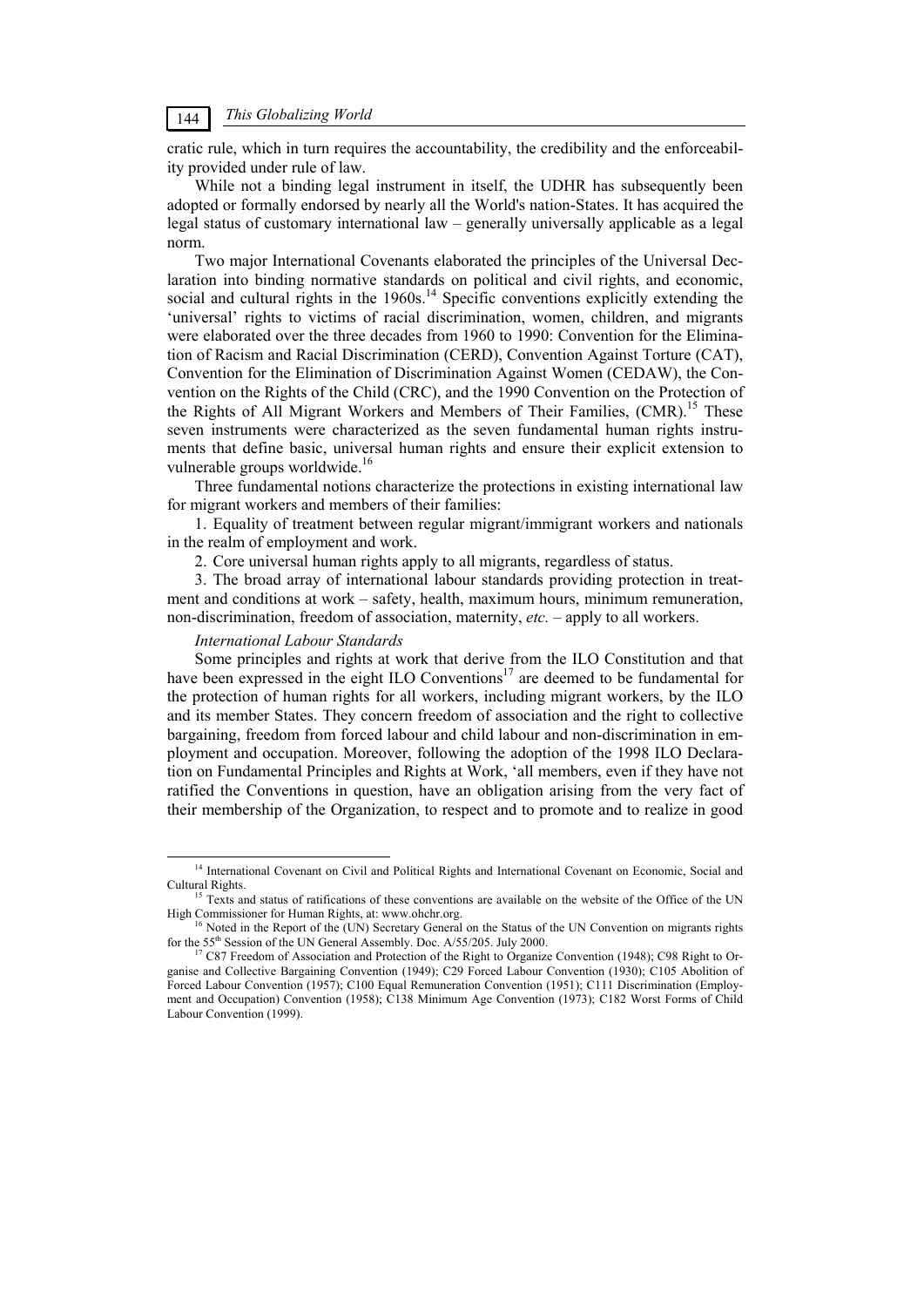faith and in accordance with the Constitution, the principles concerning the fundamental rights which are the subject of those Conventions'.18

The International Labour Standards in the areas of occupational safety and health, conditions of work, protection of wages and labour inspection, employment policy, maternity protection, the regulation of private and public employment agencies, as well as those covering sectors employing a large number of migrant workers have been identified as equally important to the promotion of decent work of all migrant workers.

The ILO instruments that promote equality of treatment between migrant workers and nationals in the field of social security are also particularly relevant. ILO social security standards define personal scope of coverage irrespective of nationality, almost all contain similar clauses on equality of treatment between nationals and foreign workers in the host country, and the majority also contains special non-discrimination clauses.<sup>19</sup> The ILO also adopted several complementary standards that deal specifically with the protection of migrant workers' social security rights.<sup>20</sup>

International jurisprudence has amply reinforced the application of *International Labour Standards* to policy and practice regarding employment dimensions of migration. Decisions and opinions of the ILO Committee of Experts on the Application of Conventions and Recommendations have repeatedly underscored the applicability to all migrant workers of International Labour Standards covering conditions at work, occupational safety and health, maximum hours of work, minimum remuneration, nondiscrimination, freedom of association, collective bargaining, and maternity leave, among others. The ILO Committee on Freedom of Association supervising the core international conventions on freedom of association and collective bargaining has specifically ruled that all migrant workers regardless of status are entitled to protection and expression of basic association and representation rights.<sup>21</sup> The ILO Convention on Discrimination in Employment and Occupation (No. 111) of 1958 has been frequently referred to in upholding equality of treatment and non-discrimination for migrant workers and workers of immigrant origin; an example is cited below.

This applicability has also been explicitly upheld in an international court, the Inter-American Court of Human Rights in an Opinion issued in 2003. In its conclusions, 'The Court decides unanimously, that … The migrant quality of a person cannot constitute justification to deprive him of the enjoyment and exercise of his human rights, among them labor rights. A migrant, at the moment of taking on a work relationship, acquires rights by being a worker, which must be recognized and guaranteed, independent of his regular or irregular situation in the State of employment. These rights are the consequence of a labor relationship'.<sup>22</sup>

<sup>&</sup>lt;sup>18</sup> International Labour Organization. ILO Declaration on Fundamental Principles and Rights at Work. - Geneva, 1998. – Par. 2.<br><sup>19</sup> Social Security (Minimum Standards) Convention No. 102 (1952); Employment Injury Benefits Conven-

tion No. 121 (1964); Invalidity, Old-Age and Survivors' Benefits Convention No. 128 (1967); Medical and Sickness Benefits Convention No. 130 (1969); Employment Promotion and Protection against Unemployment Convention No. 168 (1988); and Maternity Protection Convention No. 183 (2000).

<sup>&</sup>lt;sup>20</sup> Equality of Treatment (Accident Compensation) Convention No. 19 (1925); Equality of Treatment (Social Security) Convention No. 118 (1962); Maintenance of Social Security Rights Convention No. 157 (1982).

<sup>&</sup>lt;sup>21</sup> See Fifth Edition of the 'Digest of Decisions and Principles of the Freedom of Association Committee of the Governing Body of the ILO' (2006).

<sup>&</sup>lt;sup>22</sup> URL: http://www.hrw.org/reports/2005/usa0105/13.htm.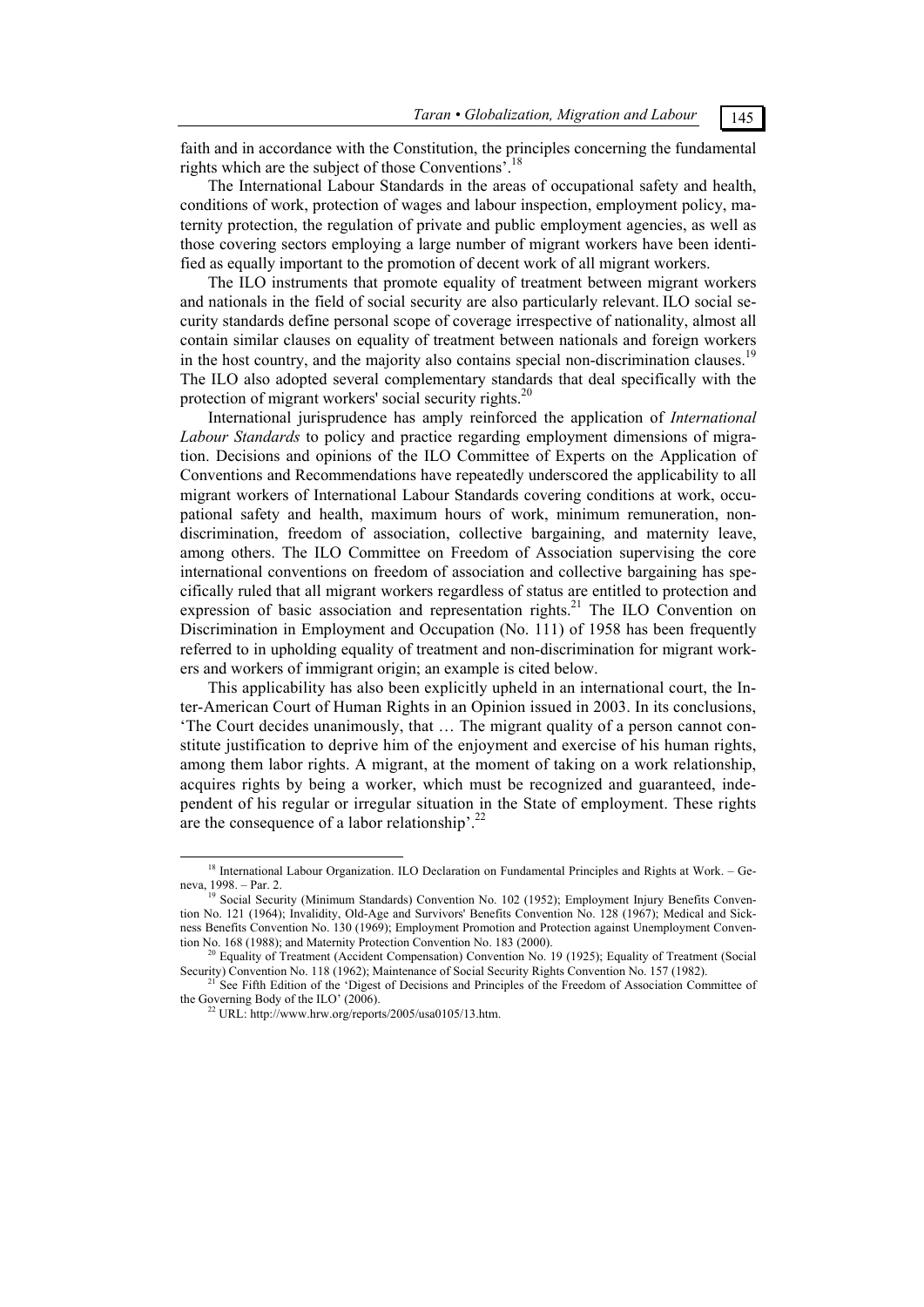### **Migrant Specific Instruments**

The ILO Migration for Employment Convention of 1949 (No. 97) establishes equal treatment between nationals and regular migrants in areas such as recruitment procedures, living and working conditions, access to justice, tax and social security regulations. The ILO Migrant Workers (Supplementary Provisions) Convention of 1975 (No. 143) established norms to reduce exploitation and trafficking of migrants while insuring protections for irregular migrants, and to facilitate integration of regular migrants in host societies.

The content of ILO Conventions 97 and 143 formed the basis for drafting the 1990 International Convention on migrant workers, which expanded and extended recognition of economic, social, cultural and civil rights of migrant workers rights.<sup>23</sup>

Together, the two ILO conventions on migration and the 1990 International Convention comprise an *international charter on migration* providing a broad normative framework covering treatment of migrants and inter-State cooperation on regulating migration.

Eight points describe the importance of these three Conventions:

1. They establish comprehensive 'values-based' definitions and legal bases for national policy and practice regarding non-national migrant workers and their family members. They thus serve as tools to encourage States to establish or improve national legislation in harmony with international standards.

2. They lay out a comprehensive agenda for national policy and for consultation and cooperation among States on labour migration policy formulation, exchange of information, providing information to migrants, orderly return and reintegration, *etc.*

3. The 1990 International Convention further establishes that migrant workers are more than labourers or economic entities; they are social entities with families and accordingly have rights. It reinforces the principles in ILO migrant worker Conventions on equality of treatment with nationals of states of employment in a number of legal, political, economic, social and cultural areas.

4. ILO Convention 143 and the 1990 Convention include provisions intended to prevent and eliminate exploitation of migrants, thus reinforcing the 'decent work' agenda defined by International Labour Standards, nearly all of which apply explicitly or implicitly to all migrant workers.

5. ILO Convention 143 and the 1990 Convention explicitly address unauthorized or clandestine movements of migrant workers, and call for resolving irregular or undocumented situations, in particular through international cooperation.

6. These Conventions resolve the lacuna of protection for non-national migrant workers and members of their families in irregular status and in informal work by providing norms for national legislation of receiving states and their own states of origin, including minimum protections for undocumented or unauthorized migrant workers.

7. While the three Conventions address migrant workers, implementation of their provisions would provide a significant measure of protection for other migrants in vulnerable situations, such as victims of trafficking.

8. The extensive, detailed and complementary text contained in these instruments provides specific normative language that can be incorporated directly into national legislation, reducing ambiguities in interpretation and implementation across diverse political, legal and cultural contexts.

 <sup>23</sup> Texts and related information available respectively at URL: http://www.ilo.org/ilolex and www.unhchr.ch.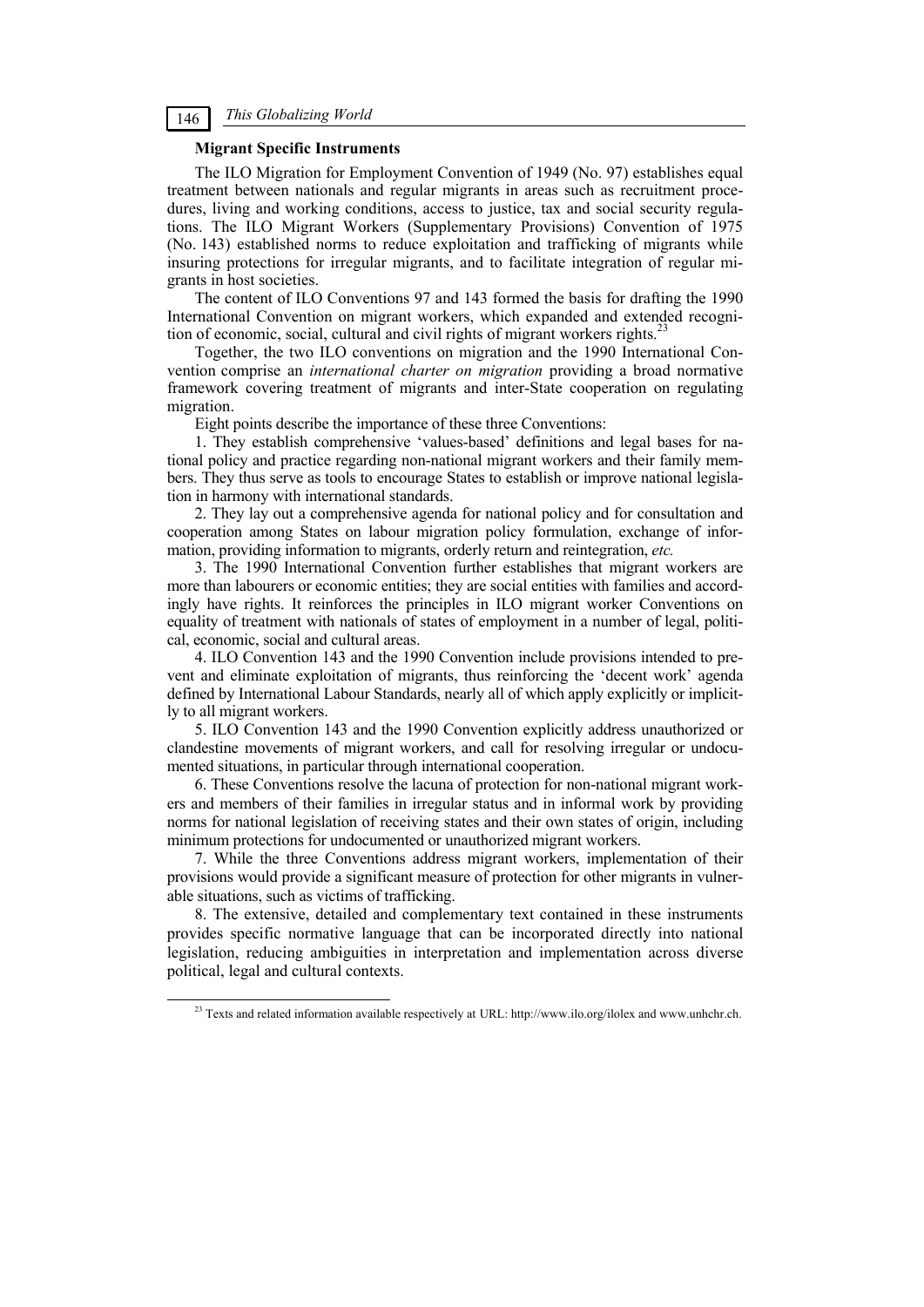84 different States have ratified one or more of these three complementary standards as of April 2010.<sup>24</sup> 11 member States of the European Union have ratified one or both ILO conventions.<sup>25</sup>

In the CIS region, Armenia, Azerbaijan, Kirghiz Republic and Moldova have ratified one or more of these three instruments; Tajikistan is the first to have ratified all three. With 14 additional signatories to the UN Convention (signing is a preliminary step to ratification), it can be anticipated that more than 90 States will have adopted some level of international standards as the basis of national law and policy within the next couple of years. This is a high proportion of the 120 to 130 countries for which migration is an important feature, whether as origin, destination and/or transit countries.

Entry into force in 2003 of the 1990 Convention allowed it to be cited as an authoritative standard, and thus it is today exercising persuasive power over non-party States as well, even though they have not agreed to be bound by its standards. While most States Party to this Convention are primarily countries of origin of migrants, several ratifying States are destination countries (Argentina, Chile, Libya) and others such as Mexico, Nigeria and Senegal have large migrant and immigrant populations on their territories, meaning substantial responsibilities for domestic implementation.

Other States have utilized provisions in the 1990 Convention as a guide to elaborating national migration laws. Recent legal studies have concluded that existing national law in Belgian, Portugal, Spain and other countries is almost entirely in conformity with the main provisions of the 1990 Convention, meaning few legal hurdles to ratification.26

Nonetheless, the slow progress in ratifications of the 1990 International Convention on migrants' rights and of the ILO Conventions in the last decade symbolize a broader political resistance to recognition of application of human rights standards to migrants, particularly undocumented migrants.

Rights and social protection carry costs, an implication which confronts the logic of globalized economic competition. Opposition to wider ratification of this Convention reflects pressures to restrict rights and corresponding labour costs of a now internationalised reserve army of labour in order to ensure that it remains cheap, docile, temporary and easily removable when not needed.

However, the absence of protection of human rights and the denial of social protection for a part of society carries enormous costs for economic progress and social cohesion for societies as a whole – whether individual nation states or wider in the context of wider international relations today.

### **Elements for a Policy Agenda**

Governance of phenomena that affect economic performance, industrial relations and social cohesion requires a foundation in the rule of law to ensure credibility, ac-

<sup>&</sup>lt;sup>24</sup> The ILO Migration for Employment Convention No. 97 of 1949 is ratified by 49 countries, the ILO Migrant Workers (Supplementary Provisions) Convention No. 143 of 1975 is ratified by 23 countries; and the 1990 International Convention on the Protection of the Rights of All Migrant Workers and Members of Their Families ratified by 45 countries and signed by 14 others. A number of States have ratified both of the ILO Conventions;<br>several have ratified one or both ILO Conventions plus the 1990 International Convention.

<sup>&</sup>lt;sup>25</sup> Belgium, France, Germany, Italy, Netherlands, Norway, Portugal, Slovenia, Spain, Sweden, and the United Kingdom.<br><sup>26</sup> Foblets, M.-Cl., Vanheule, D., and Loones, S. De Internationale VN – Conventie van 1990, Rechtsevolgen

van een Belgische ratificatie; een verkennende studie. – K. U. Leuven and University of Antwerp, 2003. In Dutch. URL: www.december18.net/web/general/d-VNconventiestudie.PDF.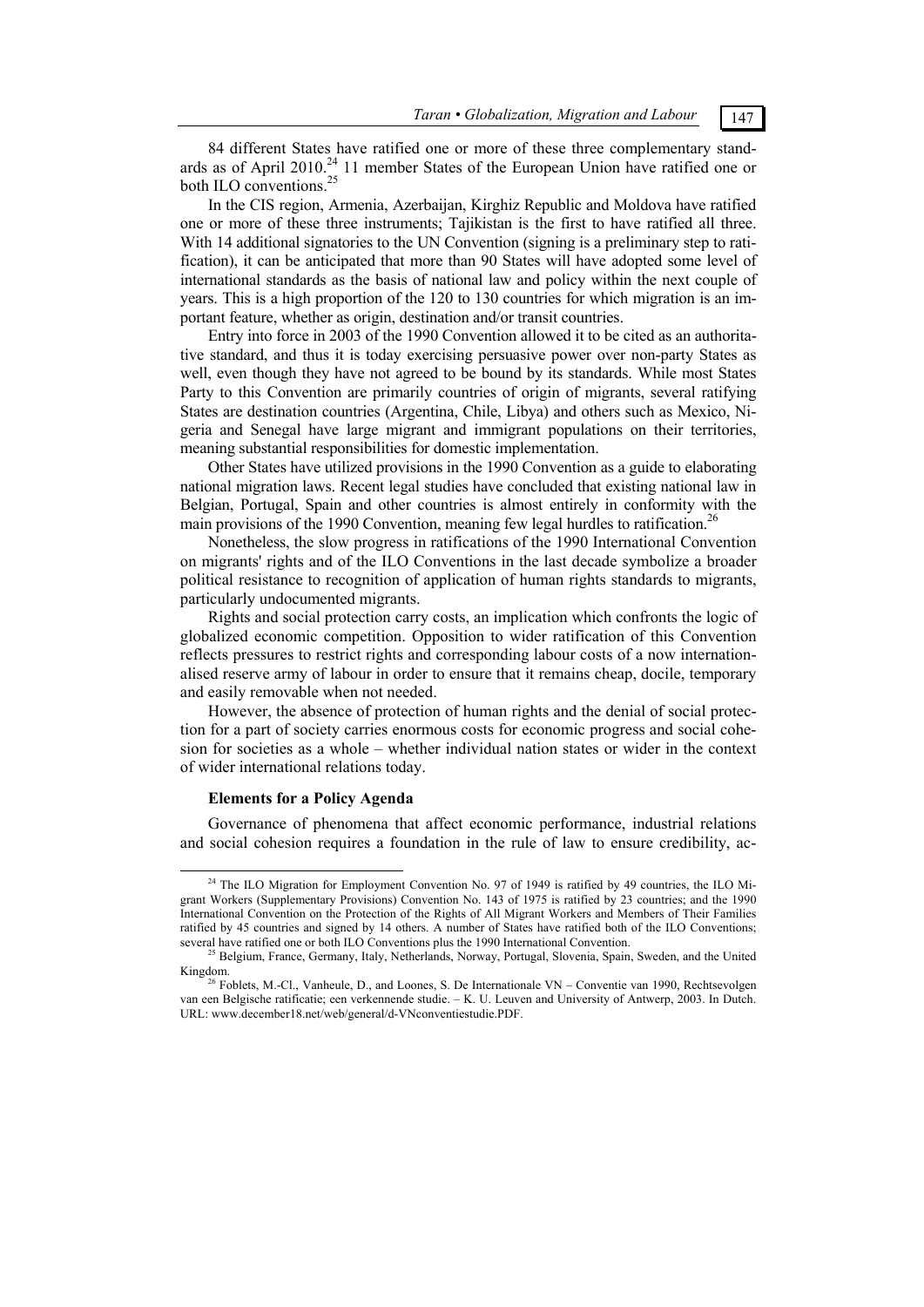countability and enforceability. Nonetheless, international legal standards provide only a basic grounding for policy and practical measures necessary both to protect migrants and regulate migration.

As the ILO puts it, 'A rights-based international regime for managing migration rests on a framework of principles of good governance developed and implemented by the international community that are acceptable to all and can serve as the basis for cooperative multilateral action. Existing international Conventions defining the rights of migrant workers provide many of the needed principles, but a sound framework would have to include principles on how to organize more orderly forms of migration that benefit all'.<sup>27</sup>

Regulation is required to manage capital-labour relations in general and specific features such as labour migration. Market forces alone do not and cannot provide adequate, workable regulation of what is by definition a complex, international phenomenon highly subject to exploitation and conflict.

International dialogue on migration has increasingly focused in recent years in identifying common approaches among States in regulating what is by definition a phenomena requiring international cooperation. Nearly two decades ago, delegates of some 160 countries agreed upon a comprehensive common agenda in the chapter on migration of the Plan of Action adopted by the 1994 International Conference on Population and Development (ICPD) in Cairo. More recently, regional migration dialogues, the Berne Initiative's International Agenda for Migration Management (IAMM), and the Global Commission on International Migration<sup>28</sup> continued elaborating common approaches.

A vital contribution was the adoption of Conclusions and a *Plan of Action on migrant workers* at the 2004 International Labour Conference in Geneva.<sup>29</sup> Those Conclusions outline a comprehensive approach to regulating labour migration from a rights based approach in the context of labour market and employment considerations. Especially significant is the fact that they were adopted unanimously by ministerial level government representatives together with the leadership of trade union and employer federations from 177 ILO member countries. Equally important is the existence of a normative system, institutional structure, organizational competence, and constituent engagement in ILO behind this Plan of Action to see to its effective implementation. Following this Plan of Action, ILO subsequently elaborated a comprehensive Multilateral policy Framework for Labour Migration from a rights' based approach that takes into account labour market concerns and sovereignty of States.<sup>30</sup>

Elaboration of an explicit national migration policy and/or plan of action is a highly useful and increasingly common step by governments to articulate a deliberate approach to migration governance. In Central Asia, the Kirghiz Republic has developed five-year plans on Employmnet and Migration, and Kazakhstan has established a formal national

<sup>&</sup>lt;sup>27</sup> Towards a Fair Deal for Migrant Workers in the Global Economy. International Labour Conference 92<sup>nd</sup> Session June 2004. Executive Summary. Report VI. – Geneva: ILO. URL: http://www.ilo.org/public/

<sup>&</sup>lt;sup>28</sup> See final report of the GCIM at: www.gcim.org/en/finalreport.html.<br><sup>29</sup> International Labour Organization. Resolution and Conclusions on Migrant Workers. International Labour Conference. 92<sup>nd</sup> Session. – Geneva: ILO, 2004. URL: www.ilo.org/migrant/download/ilcmig\_res-eng.pdf. <sup>30</sup> International Labour Organization Multi-lateral policy Framework for Labour Migration. – Geneva: ILO,

<sup>2006.</sup> URL: www.ilo.org/migrant/download/tmmflm-en.pdf.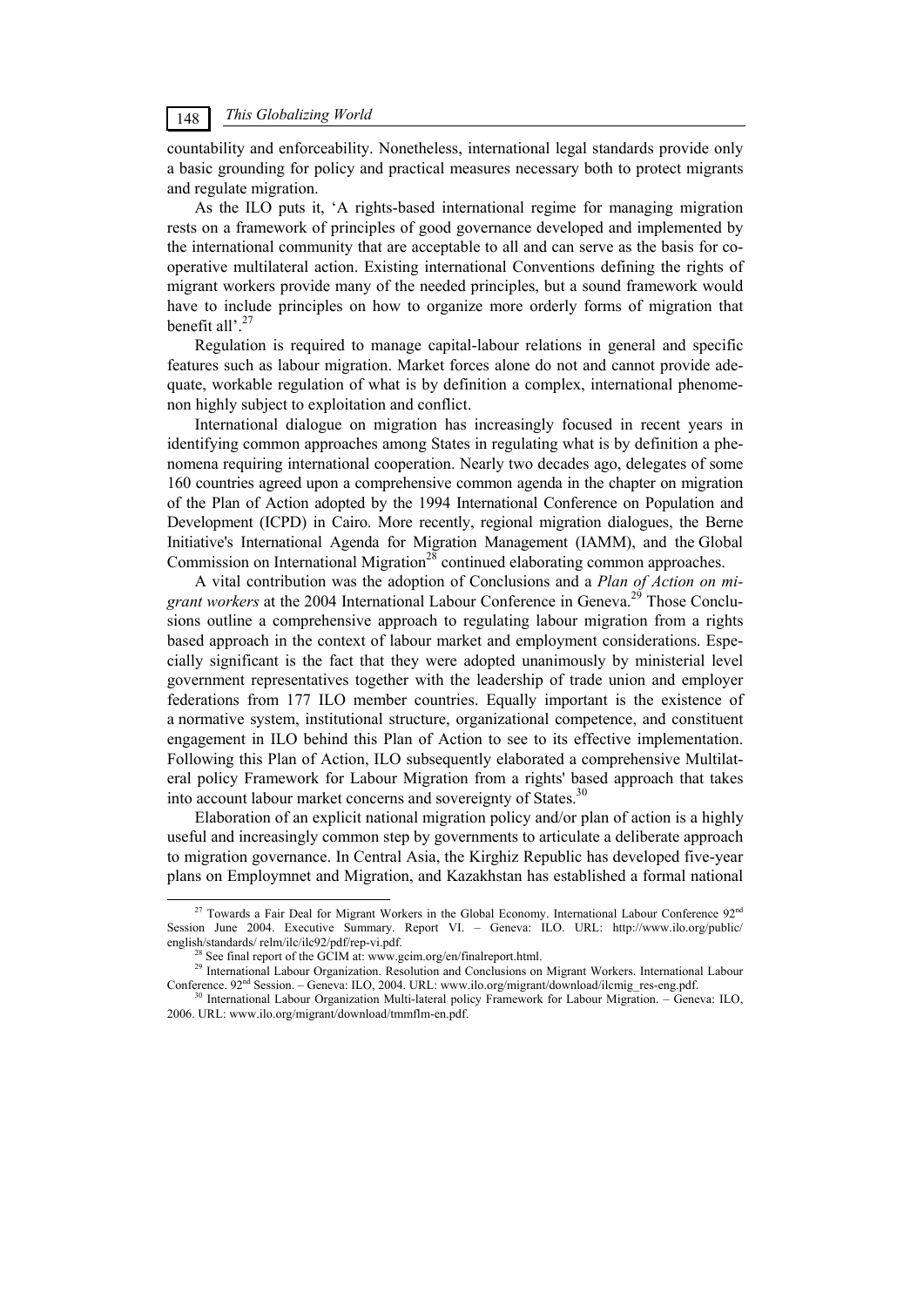migration policy following extensive internal and international consultations; it is preparing comprehensive labour migration legislation.

As described in the ILO Multilateral Framework on labour migration and other models, essential elements for a migration policy agenda include:

1) A standards-based foundation for comprehensive national migration policies and practices.

*Migration policy and practice can only be viable and effective when they are based on a firm foundation of legal norms, and thus operate under the rule of law.* 

As noted above, the three instruments comprising an *international charter on migration* provide the normative framework and specific model legislative language required for national law, in turn the basis for national policy. The point of establishing legal rights and legislative policy standards is to ensure social legitimacy and accountability, only guaranteed by a foundation in the rule of law.

2) An informed and transparent migration policy and administration.

Immigration practice must respond to measured, legitimate needs, taking into account domestic labour concerns as well. Such a system must rely on regular *labour market assessments* to identify and respond to current and emerging needs for workers, high and low skilled. Policy and practice will need to address such areas as awareness raising, supervision of recruitment, labour administration, training of public service and law enforcement officials, recognition of educational equivalencies, provision of social and health services, labour inspection, rights restoration and recovery for victims of trafficking, and other areas.

3) Institutional mechanisms for dialogue, consultation and cooperation.

Migration policy can only be credible, viable and sustainable to the extent it takes into account the interests, concerns and experience of the most-directly affected stakeholders. Key stakeholders are the social partners: the employers and worker organizations. Labour ministries need to have a key role. Consultation and policy-making must also take into account the numerous other concerned ministries and agencies within government as well as civil society bodies and certainly migrants themselves.

4) Enforcement of minimum national employment conditions norms in all sectors of activity.

Preventing exploitation of migrants, criminalizing abuse of persons that facilitates trafficking, and discouraging irregular employment requires enforcement of clear national minimum standards for protection of workers, national and migrant, in employment. ILO Conventions on occupational safety and health, against forced labour, and on discrimination provide minimum international norms for national legislation. A necessary complement is *monitoring and inspection* in such areas as agriculture, construction, domestic work, the sex industry and other sectors of 'irregular' employment, to prevent exploitation, to detect forced labour, and to ensure minimal *decent work* conditions for all.

5) Gender sensitive migration measures.

The feminization of migration and the predominance of abuse of women migrants require recognizing gender equality as integral to the process of policy-making, planning and programme delivery at all levels.

6) A Plan of Action against discrimination and xenophobia.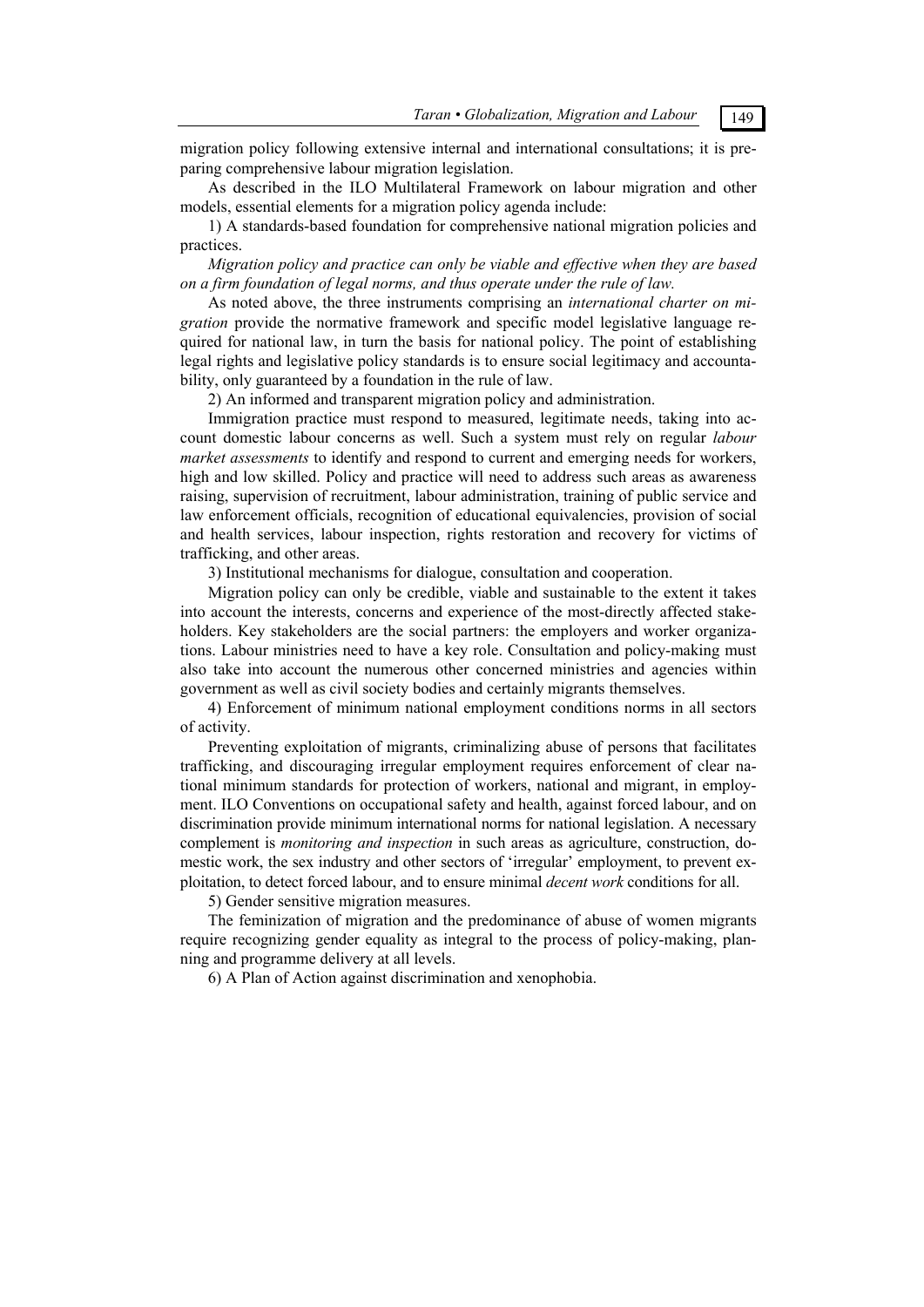Discrimination and xenophobic hostility against migrants are serious challenges to governance and social cohesion in every region of the world. ILO research found pervasive discrimination against regular immigrant workers – unlawful discrimination – across Western Europe.<sup>31</sup> The 2001 World Conference in Durban articulated a major component of national policy on migration by defining a comprehensive and viable model plan of action specifically to combat discrimination and xenophobia against migrants at national, regional and global levels, based on common experience from different regions.<sup>32</sup> A specific national plan of action on racism and xenophobia is essential today to achieving and sustaining social cohesion.

7) Linking migration and development in policy and practice.

Migration has long been and continues to generate significant contributions to both development and social progress and welfare in home and host countries alike. However, such contributions will certainly be enhanced by a broad array of policy measures ranging from reducing costs and constraints on transfer of migrant remittances to providing accessible mechanisms for regular migration to validating qualifications of migrants as well as recognition of the employment and economic contributions all labour migrants make.

8) International cooperation.

Formalized mechanisms of regular dialogue and cooperation among States – including participation of concerned stakeholders – are essential in all regions. Of particular note are expanding legal and operational regimes for freer circulation of labour/persons across regional economic integration initiatives in several world regions, including the Andean Community and Mercosur in South America and the East Africa Community and the Economic Community of West African States (ECOWAS), the European Union, as well as the Commonwealth of Independent States.

### **A Shared Responsibility**

Promotion of the rule of law, good governance and social cohesion are shared responsibilities among all stakeholders: government, employers, trade unions, civil society and migrants themselves. Social partners – in concert with migrant associations – have key moral and political leadership roles to play in mobilizing societies and governments to ensure implementation of a rights-based framework for international migration.

Key stakeholders are the social partners: the employers and businesses that provide employment and the trade unions – worker organizations – representing the interests of workers, both migrants and nationals.

A shift of major importance is the evolution of trade union attitudes from ignoring migration – or expressing hostility towards irregular migrants – to taking stands of

<sup>&</sup>lt;sup>31</sup> See Cediey, E., and Foroni, F. Discrimination in Access to Employment on Grounds of Origin in France: A National Survey of Discrimination Based on the Testing Methodology of the ILO. International Migration Papers 85E. – Geneva: International Labour Office, 2007; Attström, K. Discrimination in Employment against Secondgeneration Swedes of Immigrant Origin in Access to Employment. International Migration Papers 86E. – Geneva: International Labour Office, 2008. 32 Main elements were established in the *Declaration and Program of Action* adopted at the World Confer-

ence Against Racism and Xenophobia (WCAR) in Durban in 2001, which included 40 paragraphs on treatment of migrant workers, refugees and other non-nationals. The full text is available at URL: http://:www.unhchr.ch/ pdf/Durban.pdf. See also URL: http:// www.unhchr.ch/html/racism/00-migra.html for related documents and links.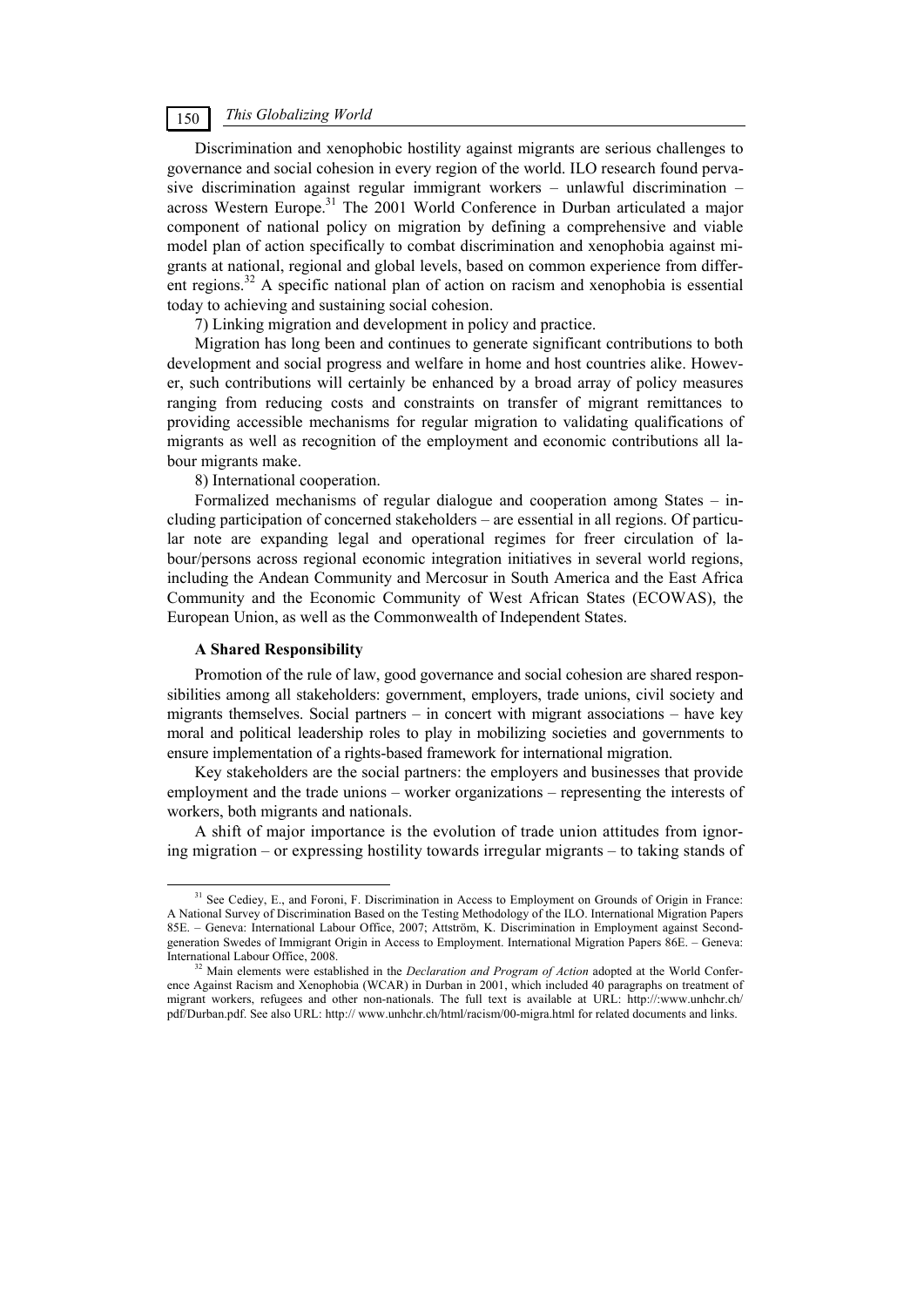*Taran • Globalization, Migration and Labour* 151

solidarity with migrant workers regardless of status.<sup>33</sup> Major policy shifts followed by extensive organizing drives among migrant workers have taken place over the last decade by mainstream trade unions and national confederations across Europe as well as in Africa, the Americas and Asia. National labour confederations and/or sectoral unions in Argentina, Belgium, Canada, France, Germany, Ireland, Italy, Korea, Mauritius, Mexico, the Netherlands, Portugal, Spain, Sweden, South Africa, the UK and the USA – among others – have full-time national staff for migrant worker organizing and anti-discrimination issues; all are active in policy advocacy for improved protection of rights and decent work conditions for migrants. The main global and regional trade union confederations have issued calls for ratification of the 1990 Convention and the ILO conventions on migrant workers.<sup>3</sup>

Civil society organizations (CSOs) have been active in promoting protection of rights of migrants as well as good governance in many countries. Most CSOs concerned with migration issues are nationally based and focused; regional formations have emerged in Asia, Central America and Europe. In the last five years major human rights monitoring organizations – International Federation of Human Rights, Amnesty International, Human Rights Watch – have given substantial attention to migrants rights.<sup>35</sup>

### **Act of the Crisis**

The global financial crisis has evolved into a deepening global employment crisis. This employment crisis also has a huge impact on labour mobility and labour migration, both in itself and in perceptions of migration and migrants. This impact and these perceptions only intensify the pressures on and challenges for 'getting it right' on migration policy.

It is often said that migrants – like other ethnic minority workers – are the last hired and first fired. This is certainly the case today as a consequence of the global economic and financial crisis.

The global crisis has led to a serious slowdown in world economic activity. Nowhere has this been more evident to many people than in their jobs and their earnings. Enterprises in many countries including the Russian Federation are not hiring new staff; major lay-offs continue unabated. Some companies are resorting to short-time arrangements, such as reduced hours and pay for personnel remaining on the payroll or putting workers on part-time employment or unpaid leave. A review of the impact and recovery from previous economic crises suggests that return to pre-crisis employment levels may take four to five years.

According to the 2009 Global Employment Trends report (GET) issued by the ILO, a dramatic increase has already taken place in the number of people sent into the ranks of the unemployed, becoming working poor or being put in vulnerable employment. Depending on the effectiveness of recovery efforts, the GET report estimates an increase in global unemployment in 2009 compared to 2007 by 50 million.

<sup>&</sup>lt;sup>33</sup> For a global overview of trade union views and activities, see Migrant Workers Labour Education. – 2002. –<br>Num. 4(129). URL: www.ilo.org/actrav.<br><sup>34</sup> See wabsite of International Trade Union Confederation (ITIC) at U

See website of International Trade Union Confederation (ITUC) at URL: www.ituc-csi.org. Some 200 articles and items posted relate to trade unions and migrant workers; search by key word *migrants*. <sup>35</sup> For ample information on evolving civil society activity worldwide on migrants' rights and around Interna-

tional Migrants Day, see December 18 network website at www.december18.net.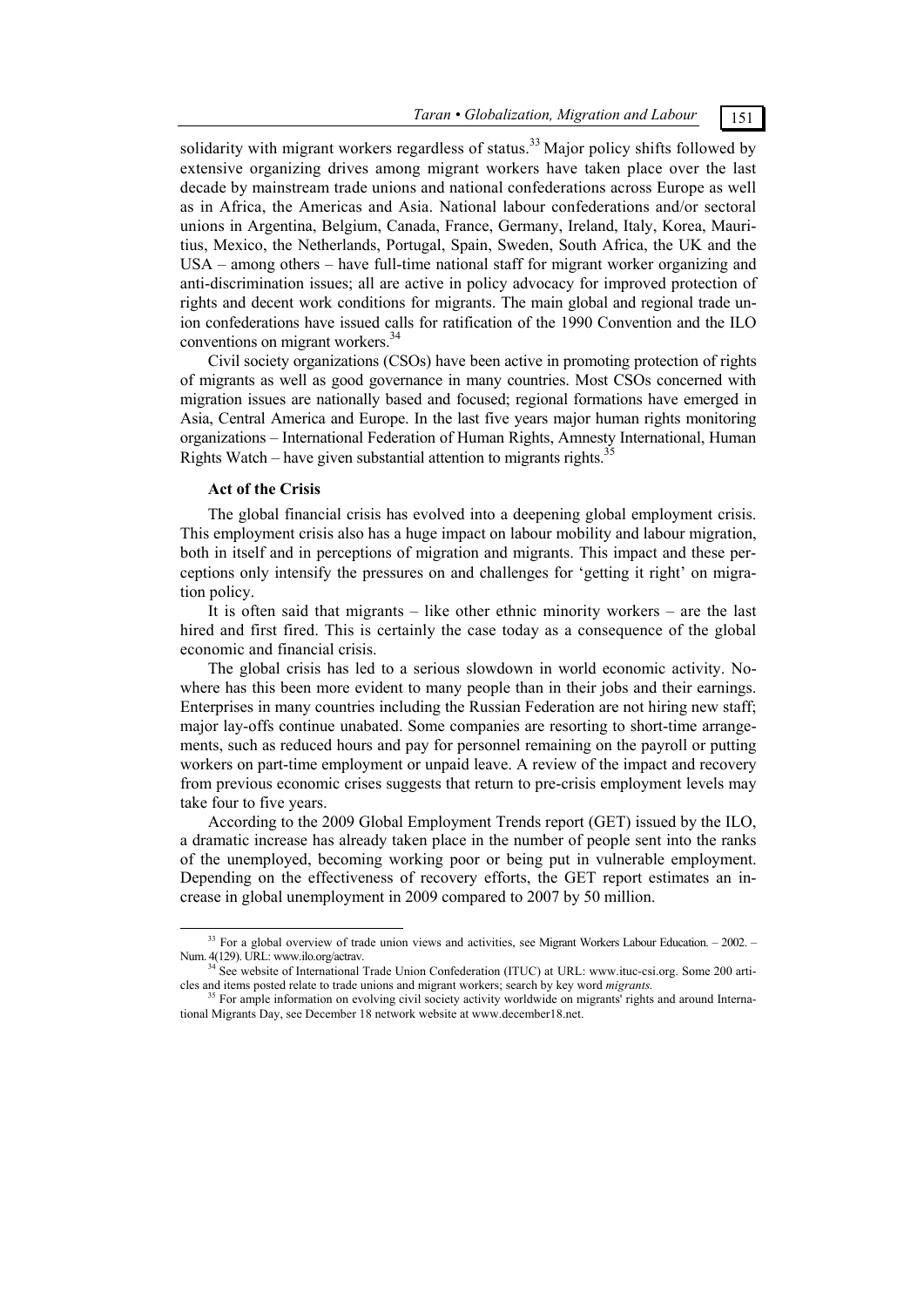Migrants tend to be among the workers most hit by economic downturns for several reasons. Migrant labour is often used as a cyclical buffer, like other macroeconomic policies aimed at maximizing growth and minimizing unemployment. For migrants, this means they are often the last to be hired and the first to be fired and their employment relationships are frequently non-standard, and in poorly regulated sectors or activities.

In times of economic insecurity migrants easily become scapegoats; xenophobic sentiments and discrimination against migrant workers rise. This alone presents one of the most formidable challenges for social peace and cohesion, and therefore for governance, in hard times.

Data compiled by ILO confirmed the impact on migrant workers:

1) Migrants and persons of foreign origin are hard hit, they are disproportionately among those already laid off or rendered unemployed.

2) Those migrants remaining employed are often affected by reductions in pay, working time, and worsening working conditions.

3) Migrant workers have less access to social safety net support. This is especially true for migrants in irregular situations.

4) However, many migrant workers are not returning home, unless forcibly expelled. This is the case even when they are being offered financial incentives to voluntarily depart. Simply put, conditions at home are even worse. While there may be opportunities for some kind of work in host countries, there are simply none at all at home. The return of migrant workers from Europe or the USA to home countries is a rare exception, and reflects the fact that, atypically, situations in their home countries may be significantly less deteriorated than generally.

5) Migrant workers are thus compelled to take whatever work they can find. They may accept even more substandard pay and abusive conditions than before. This fact presents an immediate policy challenges for governance and for stabilization of labour markets and working conditions.

6) Scapegoating of migrants and xenophobic violence against foreigners are on the rise throughout the world. These are expressed in increased murders and lynchings of migrants in some countries, in generalized expressions of anti-foreigner sentiment, in hostile political discourse, and in calls for exclusion of migrants from access to labour markets and emergency social protection benefits, and more generally in incidents of conflict between foreigners and 'nationals'.

7) Many countries reduced quotas or intake of foreign workers; some embarked on deliberate policies of exclusion and expulsion of migrant workers.

8) Migrant remittances home declined in 2008 and 2009.

9) The further deteriorated situations in home countries make whatever remittances migrants can send an even more crucial lifeline for their families and local communities.

10) What employment opportunities existed earlier for those remaining at home are also evaporating, meaning even fewer options for persons coming back from abroad. This also makes the return of migrant workers potentially a greater threat to labour market stability and ultimately, social stability at home.

However, it is incontestable that, given long term labour market, demographic and technological trends, immigrant labour and skills will be as essential for recovery from the crisis as they already became to productivity and economic progress – in Russia, Kazakhstan as well as elsewhere – in recent years.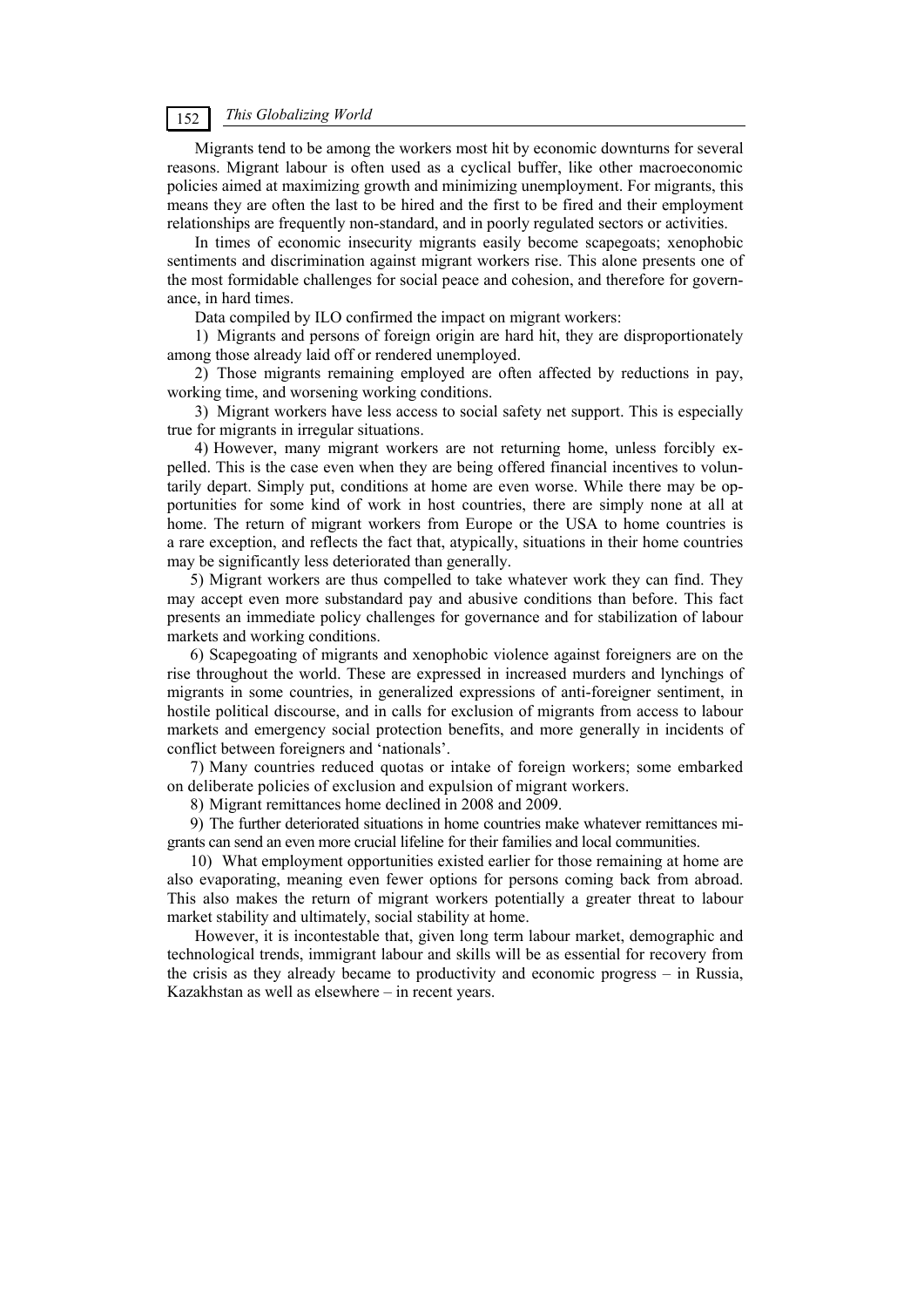### **Call for Action**

It is clear that, given enormous economic and political interest in inaction, change in policy will only come about when significant political and social pressure is generated for adoption of a 'rights-based approach' and deliberate regulatory policy by governments.

Common approaches, strategies, coordination, and the ability to mobilize human resources are needed to defend rights and dignity of migrants – non-nationals – and to advance proper and sustainable regulation of migration in the context of today's globalized world. An agenda of 'next steps' includes:

*Establishing a Rights-Based Policy Approach* 

1. Ratification and effective implementation by CIS countries of ILO Conventions 97 and 143 on Migrant Workers, ILO Convention 111 on Discrimination, and the 1990 International Convention on protection of rights of migrant workers.

2. Establishing – where they do not exist – national consultative mechanisms on labor migration among social partners (representative national employer and worker organizations) and relevant government entities.

3. Elaboration of a national migration policy framework and strategy for implementation.

4. Expanding and consolidating CIS legislation and policy support on labor mobility across the region.

5. Encouraging cooperation by government with employer organizations and trade unions to elaborate and implement policy as well as ensuring adoption of relevant national legislation.

6. Support should also extend to organizing and affiliation of migrant workers.

7. Explicitly avoiding scapegoating of migrants, particularly by preventing forced expulsions or repatriations of migrant workers that implicitly or explicitly target migrant workers as responsible for jobs loss and rising unemployment.

8. Emphatically repressing racist violence and xenophobia against foreigners, and prosecuting perpetrators of violent acts.

9. Increasing capacity of labour inspection to monitor sectors and workplaces where migrant workers are concentrated, to shore up decent treatment in the face of pressures to increase exploitation.

#### *Discrimination*

10. Particular attention needs to be focused on supporting and advocating the implementation of an effective agenda to prevent discrimination and ensure social cohesion. An action agenda was mandated in the Declaration and Program of Action of the Durban World Conference against Racism and Xenophobia.

Core elements include:

• an explicit legal foundation based on relevant international standards;

 $\bullet$  outlawing racist and xenophobic discrimination, behaviour and action;

 administrative measures to ensure full implementation of legislation and accountability for all government officials;

 consolidation of independent national human rights/anti-discrimination institutions with powers to address discrimination against non-citizens;

• teaching and speaking respect for diversity and multicultural interaction;